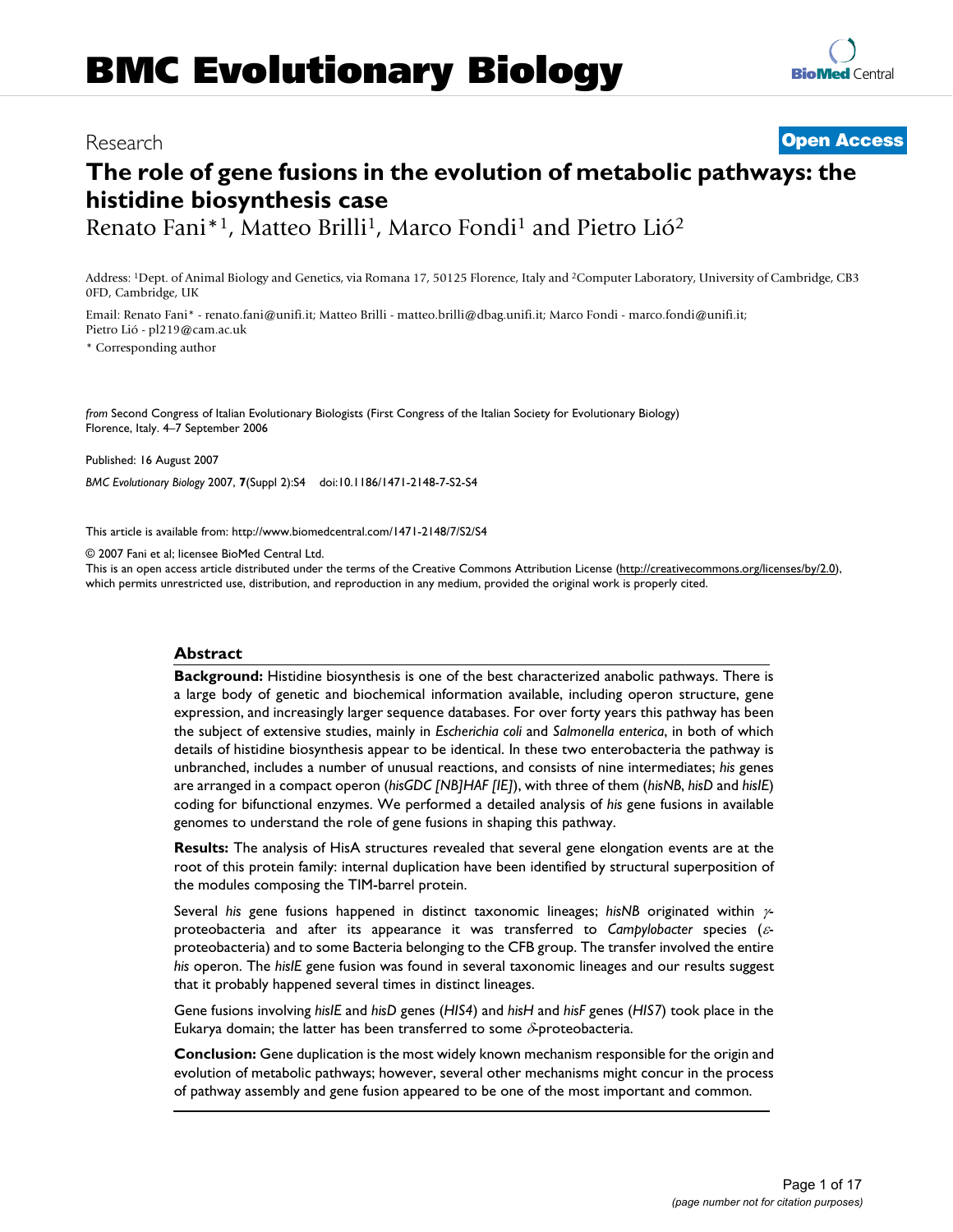#### **Background**

Histidine biosynthesis is one of the best characterized anabolic pathways. There is a large body of genetic and biochemical information available, mainly for *Escherichia coli* and *Salmonella enterica*, including operon structure, gene expression, and growing sequence data [1]. In these two enterobacteria, the pathway is the same, unbranched, includes a number of unusual reactions, and consists of nine intermediates; *his* genes are arranged in a compact operon (*hisGDC [NB]HAF [IE]*), with three of them (*hisNB*, *hisD* and *hisIE*) coding for bifunctional enzymes (Figure 1) [2,3].

Histidine biosynthesis is a metabolic cross-road and plays an important role in cellular metabolism being interconnected to both the *de novo* synthesis of purines and to nitrogen metabolism. The connection to purine biosynthesis results from an enzymatic step catalyzed by imidazole glycerol phosphate (IGP) synthase, a heterodimeric protein composed by one subunit each of the *hisH* and *hisF* products [2]. This heterodimeric enzyme catalyzes the transformation of N'-(5'-phosphoribosyl)-formimino-5 aminoimidazol-4-carboxamide ribonucleotide (PRFAR) into 5'-(5-aminoimidazole-4-carboxamide) ribonucleotide (AICAR), which is recycled into the *de novo* purine biosynthetic pathway, and IGP, which leads to histidine. The important connection to nitrogen metabolism is due to a glutamine molecule, the source of the final nitrogen atom of the imidazole ring of IGP. Chemical and biological evidences suggest that histidine was formed during the long period of chemical abiotic synthesis of organic compounds and the monophyly of the three cell domains in phylogenetic trees of concatenated His proteins, suggests that this biosynthetic route is ancient. The chemical syntheses of histidine [4], prebiotic analogues of histidine [5], and of histidyl-histidine under primitive conditions has been reported [6], as well as the role of the latter in the enhancement of some possible prebiotic oligomerization



#### **Figure 1**

**Summary of Histidine biosynthesis**. Schematic representation of the histidine biosynthetic pathway and the organization of *his* gene in *Escherichia coli*. Genes and proteins in color are those involved in fusion events.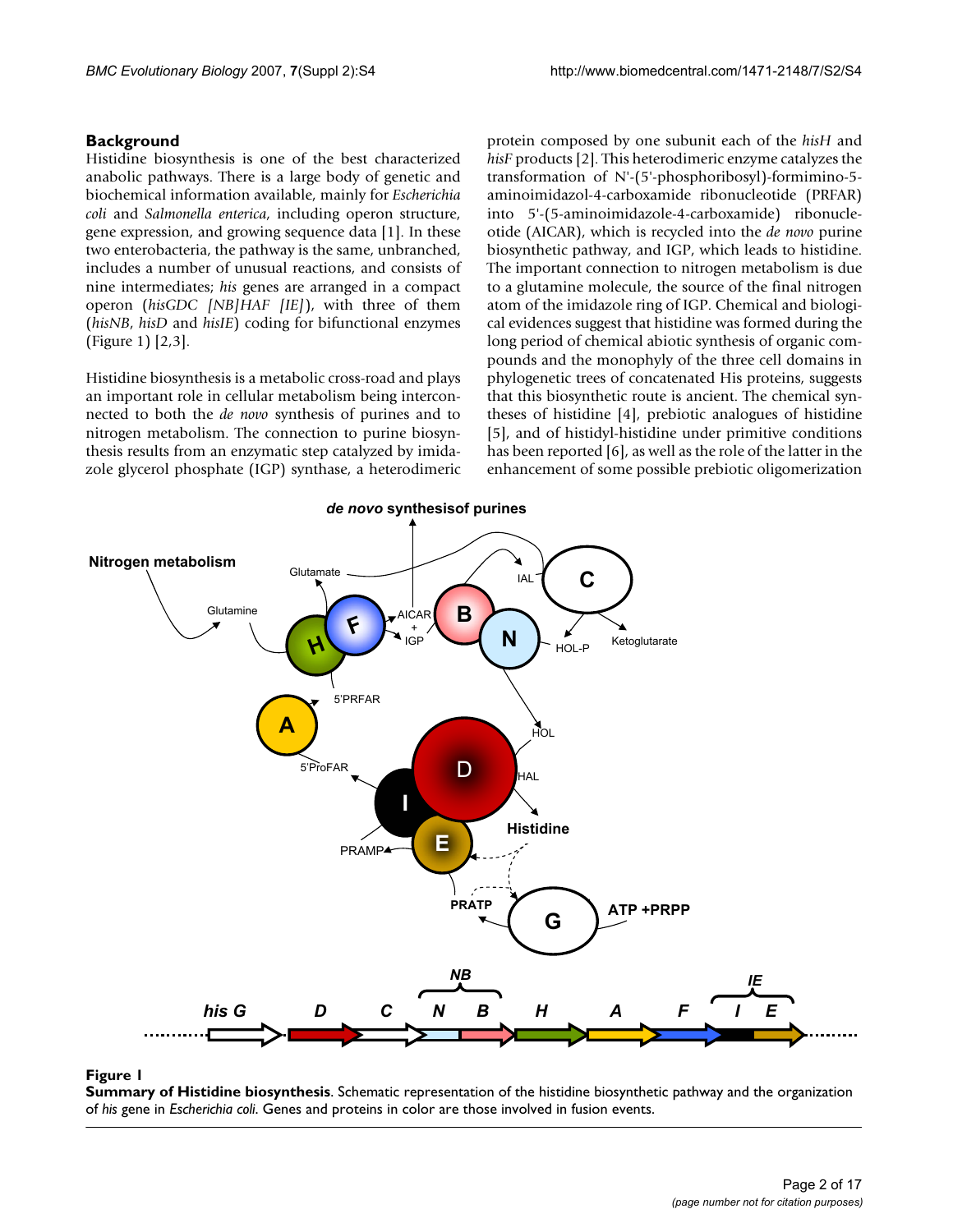reactions involving amino acids [7] and nucleotides [8]. It is therefore reasonable to assume that His-containing small peptides could have been involved in the prebiotic formation of other peptides and nucleic acid molecules, once these monomers accumulated in primitive tidal lagoons or ponds. If primitive catalysts required histidine, then the eventual exhaustion of the prebiotic supply of histidine and histidine-containing peptides [4,6,8] imposed a selective pressure favoring those organisms capable of synthesizing histidine. Hence this metabolic pathway might have been assembled long before the appearance of the Last Universal Common Ancestor (LUCA) and the wet-lab and bioinformatics work carried out by our group in the last 15 years strongly supported this thesis [2,9-14]. A wide variety of clustering strategies of *his* genes have been documented [10]; moreover, an impressive series of well characterized duplication, elongation, and fusion events has shaped this pathway. Therefore, the histidine biosynthetic pathway represents a very good model for understanding the molecular mechanisms driving the assembly and refining of metabolic routes.

It is worth noting that at least seven genes, namely *hisD*, *hisB*, *hisN*, *hisI*, *hisE*, *hisF*, and *hisH* underwent fusion events in different phylogenetic lineages [11-13,15]. Gene fusions provide a mechanism for the physical association of different protein domains that might be catalytic or regulatory [16]. Moreover, fusions frequently involve genes coding for proteins that function in a concerted manner, such as enzymes catalyzing sequential steps within a metabolic pathway [17]. Fusion of such catalytic centers likely facilitates the channeling of intermediates [16]; the high fitness of gene fusions can also rely on the tight regulation of the expression of the fused domains.

Besides, a special case of gene fusion has played a key role in the evolution of ancestral genes: several proteins have been shown to be the outcome of coupled "duplication and fusion" events (gene elongation). The outcome of such an event is a gene with two paralogous moieties (modules) that might undergo further duplication events, leading to a gene with several internal repetitions. Gene elongation events allow improving a protein's function by increasing the number of active sites and/or the acquisition of an additional function by modifying a redundant segment. The most documented example pertains two *his* genes, *hisA* and *hisF*, encoding two  $(\beta/\alpha)_{8}$  barrel (TIM-barrel) proteins [18].

The aim of this work is to evaluate the overall role that gene fusion(s) might have had in the context of the assembly and evolution of histidine biosynthetic route, and to understand the biological significance of each fusion. For this purpose, the structure and organization of all the available *his* genes that underwent fusion event(s) were analyzed using statistical and bioinformatics methods.

#### **Results and discussion**

#### *A cascade of gene elongations and duplications:* **hisA** *and*  **hisF**

The two genes *hisA* and *hisF* code for a [N-(5'-phosphoribosyl) formimino]-5-aminoimidazole-4-carboxamide ribonucleotide (ProFAR) isomerase and a cyclase, respectively, which catalyze two central and sequential reactions (the fourth and fifth ones) of the pathway (Figure 1) and belong to the TIM-barrel family of proteins. The comparative analysis of the HisA and HisF proteins from different archaeal, bacterial, and eukaryotic (micro)organisms revealed that they are paralogous and share a similar internal organization into two paralogous modules half the size of the entire sequence [18]. Comparison of these modules led to the suggestion that *hisA* and *hisF* are the result of two ancient successive duplications, the first one involving an ancestral module half the size of the presentday *hisA* gene and leading (by a gene elongation event) to the ancestral *hisA* gene, which in turn underwent a duplication that gave rise to the ancestor of *hisF* [18].

The barrel structure is composed by eight concatenated ( $\beta$ -strand)-loop-( $\alpha$ -helix) units. The  $\beta$ -strands are located in the interior of the protein, forming the staves of a barrel, whereas the  $\alpha$ -helices pack around them facing the exterior. According to the model proposed [18,19] the ancestral half-barrel gave a functional enzyme by homodimerization. The elongation event leading to the ancestor of *hisA*/*hisF* genes resulted in the covalent fusion of two half-barrels producing a protein whose function was refined and optimized by mutational changes; once assembled, the "whole-barrel gene" underwent gene duplication, leading to the ancestor of *hisA* and *hisF* [18,19].

The structural symmetry of the TIM barrel has prompted us to investigate the possibility of an even older gene elongation event involving  $(\beta/\alpha)$ -mers smaller than the  $(\beta/\alpha)_4$ units of the ancestral "half-barrel" precursor. To this purpose an extensive analysis of all the available HisA and HisF sequences was carried out. This analysis was performed by splitting each HisA sequence into four modules (HisA1-HisA4) following secondary structures succession in the corresponding protein from *Thermotoga maritima*, whose three-dimensional structure is available (we will refer to these four regions as the "quarters"). The alignments concerning *Methanocaldococcus jannaschii* are shown in Figure 2 (identity and similarity values are in Table 1). The degree of sequence similarity is not very high but it might be used to support an evolutionary model suggesting that the present day situation could have been reached after two gene elongation events, each one dou-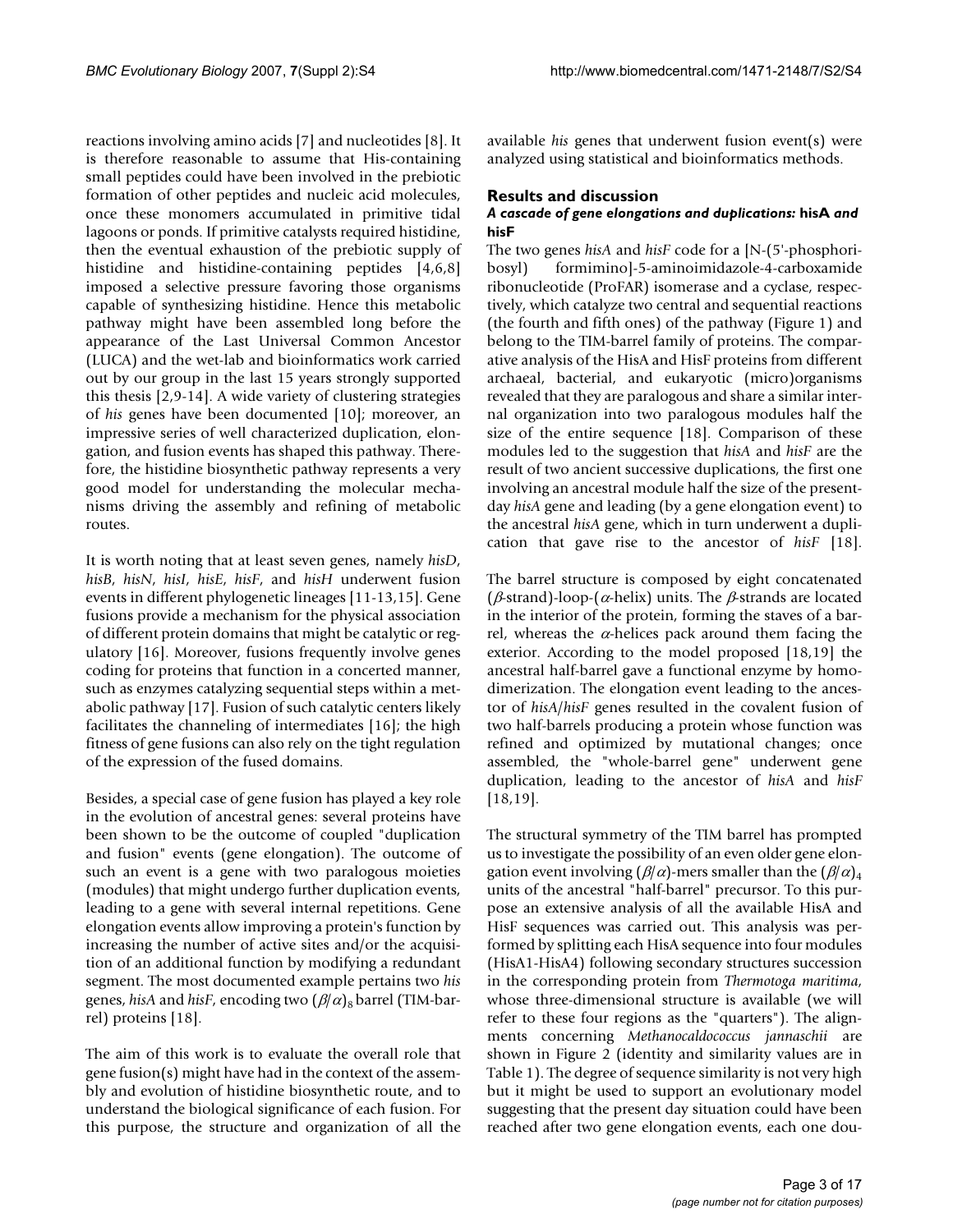|                    | 10                                                                                                                                 | 20                                                | 30                                                                               | 40                                                     | 50                           | 60             |
|--------------------|------------------------------------------------------------------------------------------------------------------------------------|---------------------------------------------------|----------------------------------------------------------------------------------|--------------------------------------------------------|------------------------------|----------------|
|                    |                                                                                                                                    |                                                   |                                                                                  |                                                        |                              |                |
| mjHisA1<br>mjHisA2 | MIIIPAVDLKDKKCVQLIQGDPNKKHLELNNVE-VAKKFVDEGAE-YLHIIDLDAAFG-TGNN<br>RDVIKN--IIKEVNVPVEVGGGIRNLEIAKELISLGVDRVIVGTKAILEPKFIDDLNKEIGKD |                                                   |                                                                                  |                                                        |                              |                |
| mjHisA3            | KIVLA----VECKEGKVVIKG-WKEKVDKTPIEVIKEFEDKVGYILFTN-VDVEGLLKGIN--                                                                    |                                                   |                                                                                  |                                                        |                              |                |
| mjHisA4            | VDIIK--ELIEKTDIPIIYSGGITTLEDIKALKELGIYGVVIGSALYKGLIDLKKALEIVKN-                                                                    |                                                   |                                                                                  |                                                        |                              |                |
|                    | $\mathbf{1}$ $\mathbf{1}$ $\mathbf{1}$<br>$\mathbf{1}$ :<br>: : : :                                                                | $^\star$<br>$\mathbf{1}$ :                        | $\mathbf{t}$ $\mathbf{t}$ $\mathbf{t}$                                           | $\star$ $\cdot$ $\star$ .<br>$\bullet$                 | $: * : :$                    | $\mathbf{r}$ : |
| mjHisA1            | MIIIPAVDLKDKKCVQLIQGDPNKKHLELNNP-VEVAKKFVDEGAE-YLHIIDLDAAFG-TGNN                                                                   |                                                   |                                                                                  |                                                        |                              |                |
| mjHisA2            | RDVIKNI-IKEVNVPVEVGG--GIRNLEIAKELISLGVDRVIVGTKAILEPKFIDDLNKEIGKD<br>$\cdot$ $\star$<br>$\cdot$ $\cdot$ $\star$ $\cdot$ $\cdot$     | $: :***:$ :<br>$\cdot$ $\star$                    | $\mathbf{t}$                                                                     | $\star$<br>$\star$ : :                                 | $\star$<br>$\cdot$ *         | $\star$ : :    |
| mjHisA1            | MIIIPAVDLKDKKCVQLIQGDPNKKHLELNNPVEVAKKFVDE-GAEYLHIIDLDAAFGTGNN                                                                     |                                                   |                                                                                  |                                                        |                              |                |
| mjHisA3            | -KIVLAVECKEGKVV--IKG--WKEKVD-KTPIEVIKEFEDKVGYILFTNVDVEGLL-KGIN                                                                     |                                                   |                                                                                  |                                                        |                              |                |
|                    | *********                                                                                                                          | $\star$ . $\star$                                 | $*$ ::::::: *:** *:* *:                                                          |                                                        | $\cdot$<br>$: * : :$         |                |
| mjHisA1            | MIIIPAVDLKDKKCVQLIQGDPNKKHLE-LNNPVEVAKKFVDEGAE-YLHIIDLDAAFG-TGNN                                                                   |                                                   |                                                                                  |                                                        |                              |                |
| mjHisA4            | VDIIK--ELIEKTDIPIIYSG-GITTLEDIKALKELGIYGVVIGSALYKGLIDLKKALEIVKN-<br>$\cdot$ *<br>$:$ $:$ $*$<br>$\star\star$<br>$\cdot$ $\star$    | $\star\,\star$                                    | $\pm$ :<br>$\star$ .                                                             | $\star$ .<br>$^\star$                                  | $\bullet$ * * *<br>$\star$ . | $\star$        |
| mjHisA2            | RDVIKNI-IKEVNVPVEVGG--GIRNLEIAKELISLGVDRVIVGTKAILEPKFIDDLNKEIGKD                                                                   |                                                   |                                                                                  |                                                        |                              |                |
| mjHisA3            | -KIVLAVECKEGKVVIK-GWKEKVDKTPI--EVIKEFEDK--VG-YILFTNVDVEGLLKGIN--<br>$***$ $***$ $***$ $*$<br>$\mathbf{1}$ .                        | $\ddot{\phantom{1}}$                              | $\star$<br>$\star$ : $\star$                                                     | $\star$ $\star$<br>$\star$ :                           | $\cdot$ :                    | $^{\star}$     |
| mjHisA2            | RDVIKNIIKEVNVPVEVGGGIRNLEIAKELISLGVDRVIVGTKAILEPKFIDDLNKEIGKD                                                                      |                                                   |                                                                                  |                                                        |                              |                |
| mjHisA4            | VDIIKELIEKTDIPIIYSGGITTLEDIKALKELGIYGVVIGS-ALYKGLIDLKKALEIVKN<br>$* \cdot * * \cdot \cdot * \cdot \cdot \cdot * \cdot *$           | $\star\star\star$<br>$\star\,\star$<br>$^{\star}$ | $\star$<br>$***$ .                                                               | $\star \cdot \cdot \star \cdot$<br>$\star$ .<br>$\sim$ | $\bullet$                    | $***$ *:       |
| mjHisA3            | -KIVLAVECK-EGKVVIKGWKEKV-DKTPIEVIKEFEDKVGYILFTN-VDVEGLLKGIN-                                                                       |                                                   |                                                                                  |                                                        |                              |                |
| mjHisA4            | VDIIKELIEKTDIPIIYSGGITTLEDIKALKELGIYGVVIGSALYKGLIDLKKALEIVKN                                                                       |                                                   |                                                                                  |                                                        |                              |                |
|                    | $\star$ .<br>$\mathbf{1}$ :                                                                                                        | $:$ $*$                                           | $\mathbf{1}$ :<br>$\ddot{\cdot}$                                                 | $\star$ .<br>$:$ $*$                                   | $: * : :$<br>$\star$ : ::    |                |
| Figure 2           |                                                                                                                                    |                                                   | $\mathbf{r}$ and $\mathbf{r}$ and $\mathbf{r}$ and $\mathbf{r}$ and $\mathbf{r}$ | $1.42 \times 1.14$                                     |                              |                |

**HisA "quarters" alignments**. Pairwise alignments of *Methanocaldococcus jannaschii* (mj) HisA subregions corresponding to "quarters" of barrels (named HisA1, HisA2, HisA3, HisA4). Symbols: \*,: correspond to identical or similar aminoacids, respectively.

bling the length of the ancestral gene and the number of  $(\beta/\alpha)$ -modules in the product. Thus the HisA TIM-barrel would be the result of a cascade of two consecutive gene elongations (Figure 3). This model is supported by the structures shown in Figure 3 (upper left panel). We used the *T. maritima* HisA structure (1Q02) to obtain the coordinates of each atom composing the "quarters" of barrel and then performed a structural superposition using swiss PDB viewer. Lang et al., [19] compared the structure of the two HisA half-barrels and obtained a *root-mean-square* deviation (rms) ranging from 1.5 to 2.0 Å using all main chain, non hydrogen atoms. Our results concerning "quarters" structural superpositions showed for the first and the second quarters an average rms of 1.21 Å using all alpha carbons, strongly supporting the model proposed. We showed examples from these two organism, because *M. jannaschii* with several other Archaea showed the best overall degree of conservation of internal repetitions, while the choice of *T. maritima* followed the availability of HisA tridimensional structure [19].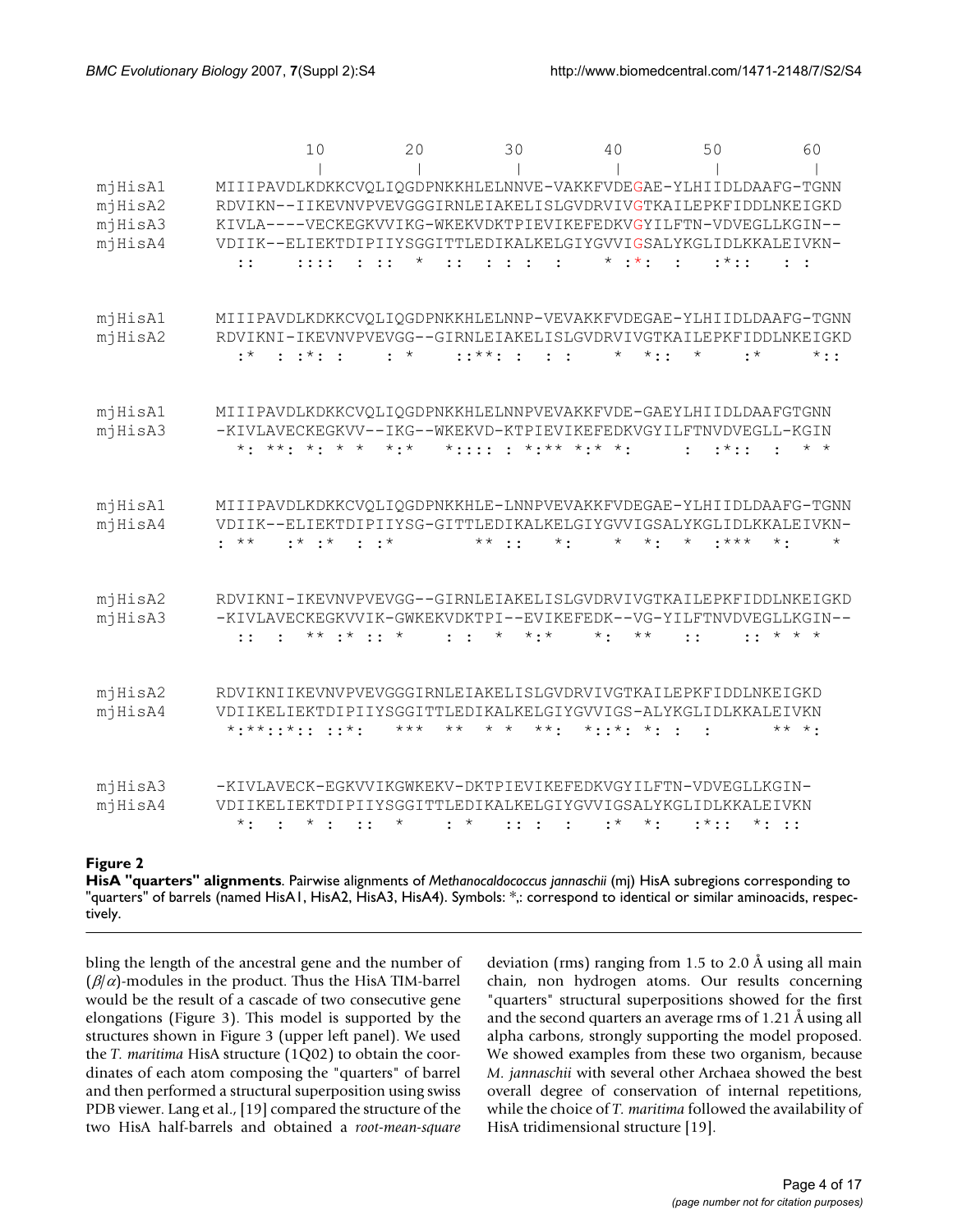| HisA quarters comparisons        |      |      |      |      |  |  |  |
|----------------------------------|------|------|------|------|--|--|--|
| hisA2<br>hisA1<br>HisA3<br>hisA4 |      |      |      |      |  |  |  |
| HisA1                            |      | 15.8 | 29   | 25.4 |  |  |  |
| HisA2                            | 42.9 |      | 20.6 | 32.2 |  |  |  |
| HisA3                            | 58.I | 42.9 |      | 13   |  |  |  |
| HisA4                            | 42.9 | 58.1 | 41.9 |      |  |  |  |

**Table 1: Identity and similarity values for the HisA quarters comparisons.** 

Identity (upper diagonal) and similarity percentages calculated for the alignments shown in Figure 2.

The symmetry of the TIM-barrel structure suggests to test a further ancestral duplication in which the original gene coded for a single ( $β/α$ )-module, capable of forming a homo-octamer to form a complete barrel. Although the alignments constructed from the eight single  $(\beta/\alpha)$ -modules are very short, they still contain a non negligible amount of sequence and secondary structure similarities not expected from random distribution of amino acids and by visual comparison of their structure is in agreement with this hypothesis (Figure 3, lower left panel).

Thereby, the ancestral forms of life might have expanded their coding abilities and their genomes by duplicating a small number of mini-genes, i.e. the "starter types". We are completely aware that the evidence of the ancient duplications involving an ancestral mini-gene encoding the "quarter" of barrel and the single  $(\beta/\alpha)$ -module is based on very limited amount of sequence and structural similarities; in spite of this, in our opinion, the hypothesis mentioned above remains valid. Moreover, further studies are needed to clarify the presence of these additional gene



#### **Figure 3**

**An evolutionary model for** *hisA* **and** *hisF* **genes**. Right-most panel is the evolutionary model that we propose and discuss in the text concerning *hisA* and *hisF* origin and evolution. Panels on the left are: the first and the second quarters (top) and two single (β/α) modules of the HisA protein from *Thermotoga maritima* which illustrates the structural similarities from which we derived our model. The quarters have a structural alignment with only 1.2 Å of RMS on 104 alpha carbons.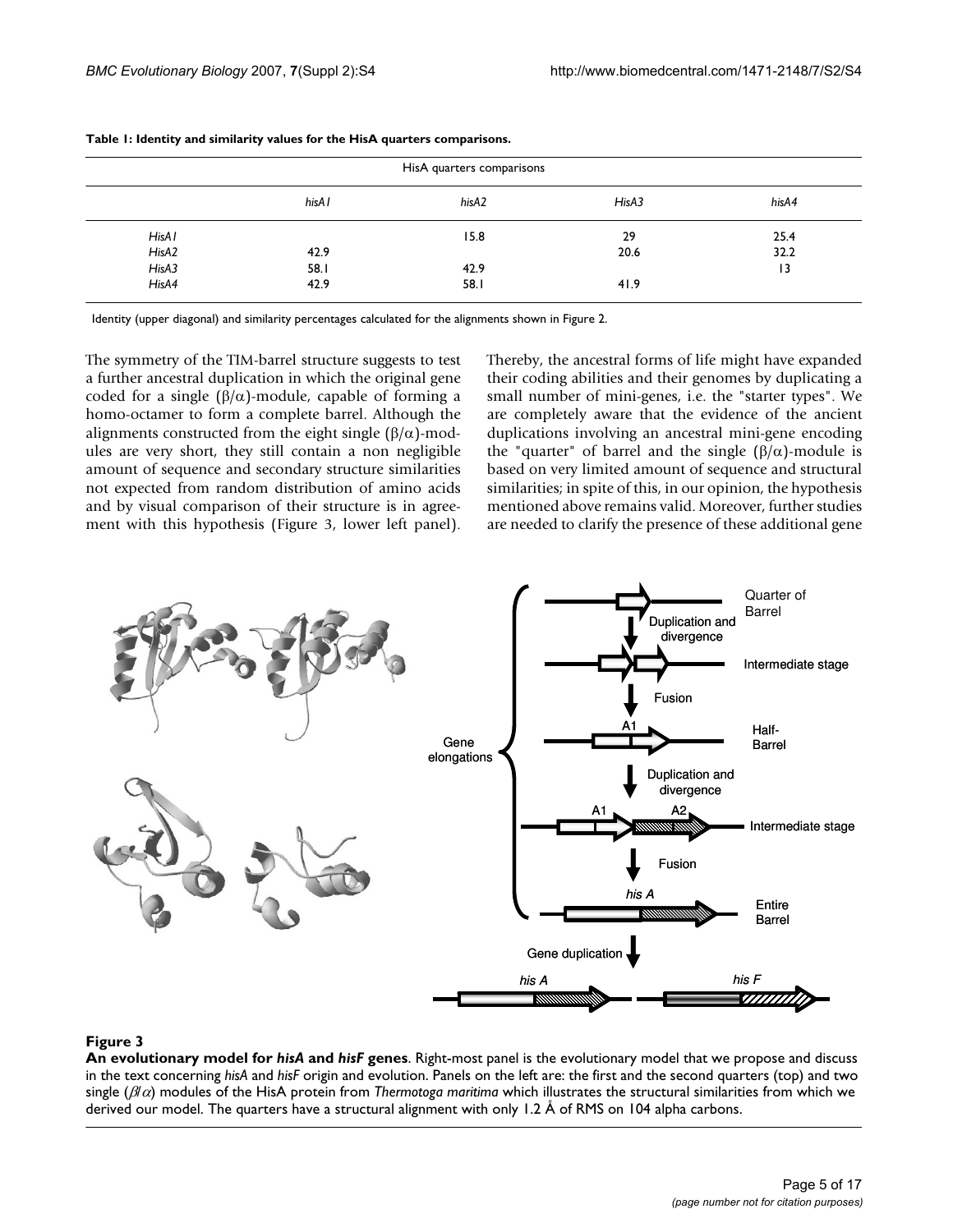elongation events and to integrate them into a more general picture of the evolution of the very diversified TIMbarrel family of proteins.

#### *The* **hisNB** *fusion*

The eighth and sixth steps of histidine biosynthesis are catalyzed by histidinol-phosphate phosphatase (EC 3.1.3.15) (HOL-Pase) and IGP dehydratase (EC 4.2.1.19), respectively [1]. Distinct HOL-Pases have been characterized in different organisms, whereas IGP dehydratase is the same in all known histidine synthesizing organisms. In *E. coli* the two activities are coded for by a single gene, referred to as *hisNB* [11]: the N-terminal domain (HisN) is a phosphatase belonging to the DDDD family [11] and the C-terminal domain is responsible for IGP dehydratase activity. The evolutionary history of the *hisNB* gene has been recently reported by [11] who showed that *hisNB* gene fusions are present in most γ-proteobacteria and in the ε-proteobacterium *Campylobacter jejuni*; phylogenetic analysis allowed to trace the fusion event in an ancestor of the γ-subdivision and its later horizontal transfer to *C. jejuni*. Moreover, *hisN* is paralogous to *gmhB* (*E. coli* nomenclature), catalyzing the dephosphorylation of D-α-D-heptose 1,7-PP for surface Lipopolysaccharide production [20,21].

Since the former *hisNB* evolutionary model was based on a limited number of genomes, we update it including all available genomes (April, 1: 41 Archaea, 759 Bacteria and 135 Eukarya).

By combining results obtained with several queries, we retrieved 131 orthologous bifunctional HisNB sequences: 104 come from γ-proteobacteria, 9 from ε-proteobacteria, 1 to a  $\alpha$ -proteobacterium and 17 from the CFB group (Table 2 and Additional file 1). No archaeal and eukaryo-

**Table 2: Phylogenetic distribution of** *HisIE* **and** *HisNB* **genes.** 

| Domain          | Phylum         | <b>Class</b>               | # His+ | % HislE     | % HisNB |
|-----------------|----------------|----------------------------|--------|-------------|---------|
| <b>Bacteria</b> | Acidobacteria  | Acidobacteria              |        | 0           | 0       |
|                 |                | Solibacteres               |        | 0           | 0       |
|                 | Actinobacteria | Actinobacteria             | 36     | 2.8         | 0       |
|                 | Aquificae      | Aquificae                  |        | 100         | 0       |
|                 | Bacteroidetes  | <b>Bacteroidetes</b>       | 2      | 100         | 50      |
|                 |                | Flavobacteria              |        | 100         | 100     |
|                 |                | Sphingobacteria            |        | 100         | 100     |
|                 | Chlorobi       | Chlorobia                  |        | 0           | 0       |
|                 | Chloroflexi    | Dehalococcoidetes          | 2      | 0           | 0       |
|                 | Cyanobacteria  | Chroococcales              | 10     | 90          | 0       |
|                 |                | Gloeobacteria              |        | 100         | 0       |
|                 |                | <b>Nostocales</b>          | 2      | 100         | 0       |
|                 |                | Oscillatoriales            |        | 100         | 0       |
|                 |                | Prochlorales               | 10     | 100         | 0       |
|                 | Firmicutes     | <b>Bacilli</b>             | 37     | 48.7        | 0       |
|                 |                | Clostridia                 | 10     | 80          | 0       |
|                 | Planctomycetes | Planctomycetacia           |        | 0           | 0       |
|                 | Proteobacteria | $\alpha$                   | 52     | 1.9         | 1.85    |
|                 |                | $\beta$                    | 39     | $\mathbf 0$ | 0       |
|                 |                | $\delta$                   | 12     | 16.7        | 0       |
|                 |                | $\boldsymbol{\varepsilon}$ | 7      | 85.7        | 82      |
|                 |                | $\gamma$                   | 89     | 68.5        | 95      |
|                 | Spirochaetes   | Spirochaetes               | 4      | $\mathbf 0$ | 0       |
|                 | TD group       | Deinococci                 | 4      | 100         | 0       |
|                 | Thermotogae    | Thermotogae                |        | 100         | 0       |
| Archaea         | Crenarchaeota  | Thermoprotei               | 6      | 0           | 0       |
|                 | Euryarchaeota  | Archaeoglobi               |        | 0           | 0       |
|                 |                | Halobacteria               | 4      | 0           | 0       |
|                 |                | Methanobacteria            | 2      | 0           | 0       |
|                 |                | Methanococci               | 3      | 0           | 0       |
|                 |                | Methanomicrobia            | 8      | 0           | 0       |
|                 |                | Methanopyri                |        | $\Omega$    | 0       |
|                 |                | Thermococci                | 2      | 100         | 0       |
|                 |                | Thermoplasmata             |        | 100         | 0       |

Phylogenetic distribution analysis of the fusions HisIE and HisNB, along with the percentage of species possessing one of them (two right – most columns) on the number of histidine producing organisms (as assessed by the presence of *his* genes in their genome). Eukarya are treated separately (see HIS4 section) and never possess the *hisNB* gene fusion.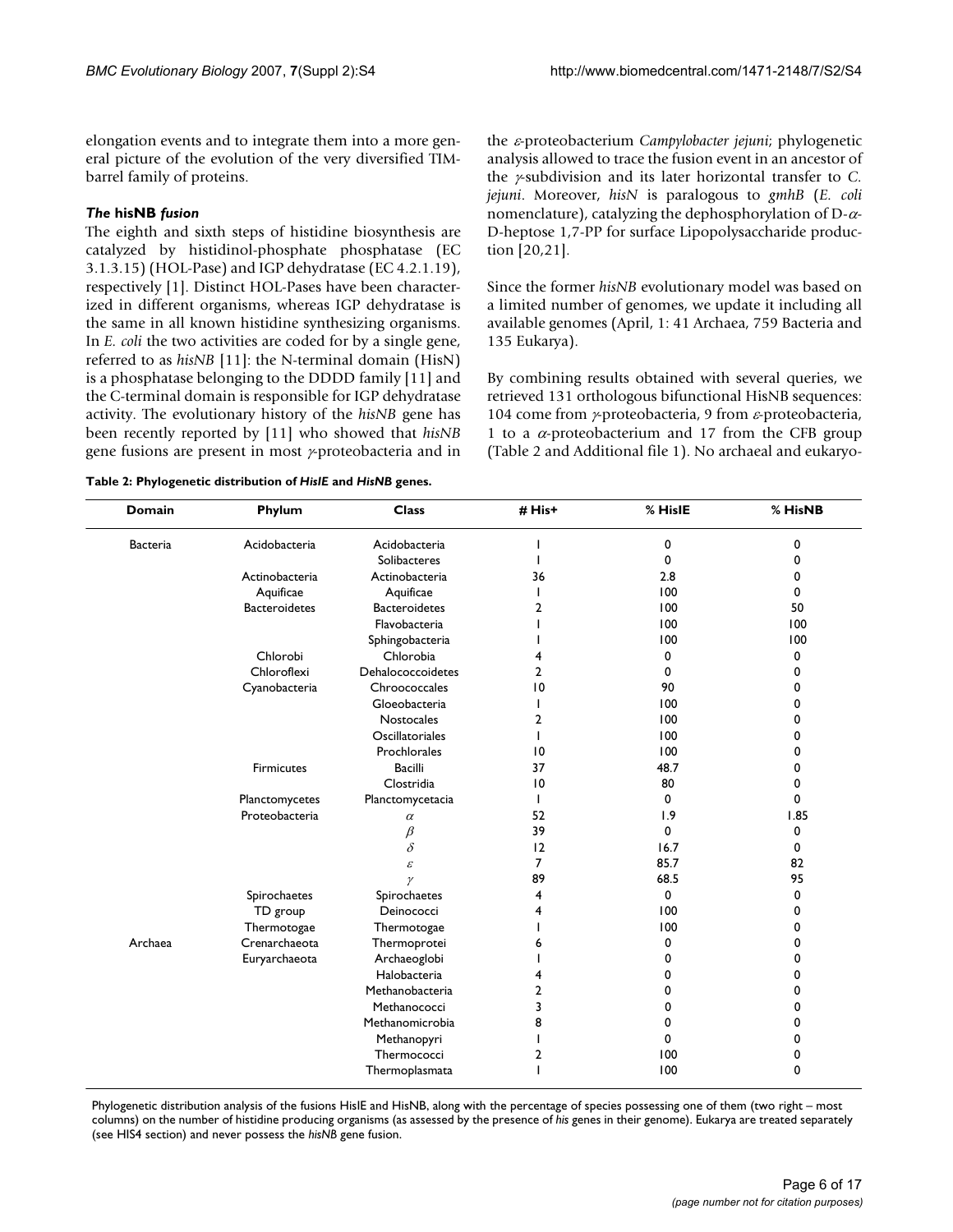

**HisNB phylogenetic analysis**. HisNB Phylogenetic tree. Organisms (groups) in red are bacteria not belonging to γproteobacteria and harboring the HisNB fusion.

tic bifunctional sequence was retrieved although they possess genes encoding DDDD-type phosphatases, or, more generally HAD hydrolases [11]. These data confirmed the narrow phylogenetic distribution of the *hisNB* fusion, which is mostly present in *γ*-proteobacteria. However, the occurrence of a fused *hisNB* gene in other lineages enlarged its distribution raising the question of the origin of this fusion in these phyla, i.e. if it is either the outcome of convergent evolution or a horizontal gene transfer event (HGT). To discern between these two different scenarios, a phylogenetic analysis of HisNB sequences was carried out. A phylogenetic tree obtained using a representative set of HisNB sequences is reported in Figure 4, which shows that HisNB sequences from  $\alpha$ - and  $\varepsilon$ -proteobacteria, and CFB bacteria are intermixed with γ-proteobacterial sequences and do not reflect the 16S rDNA phylogeny. This result strongly suggests that the *hisNB* gene has been horizontally transferred from some γ-proteobacteria to the other microorganisms. It is also quite possible that the transfer event might have involved the entire *his* operon or part thereof, as evidenced by phylogenetic trees of other *his* genes (e.g. Additional File 2). This statement relies on the analysis of the organization of *his* genes in the 131 genomes harboring the *hisNB* fusion,

which revealed (Additional file 3) that all of them are localized within more or less compact operons.

#### *The* **hisIE** *fusion*

The *hisI* and *hisE* genes code for a phosphoribosyl-ATP phosphohydrolase and a phosphoribosyl-AMP cyclohydrolase that are responsible for the third and second steps in histidine biosynthesis, respectively. In *E. coli* and *S. enterica* the two genes are fused to form the last gene of the *his* operon (Figure 1).

The phylogenetic distribution of *hisIE* genes was obtained by retrieving homologous sequences using the *E. coli* HisIE amino acid sequence as a query to probe genome database. The data are reported in Table 2 and can be summarized as follows (see also Additional file 4):

1. The *hisIE* fusion is not universally distributed;

2. Bifunctional *hisIE* genes were found in all eukaryotes (see section regarding *HIS4*);

3. Most of the archaeal genomes harbor monofunctional *hisI* and *hisE* genes; the occurrence of *hisIE* in Thermococci and Thermoplasmata is very likely the outcome of a HGT event from a bacterium donor [15]. Moreover, when the *hisI* and *hisE* genes are not fused in Archaea, they do not belong to operons and are separated on the chromosome. The only exceptions are represented by *Sulfolobus* species, where the two genes are in a compact operon but separated by the *hisH* gene;

4. The *hisIE* gene fusion is present in 100% of the histidine producing organisms belonging to Aquificae, Deinococci, Bacteroidetes, Cyanobacteria, and Thermotogae. Moreover, a bifunctional *hisIE* gene was found in all γ-proteobacteria that branched off after the separation of Pseudomonadales from the main branch. The presence of the fusion in  $\varepsilon$ -proteobacteria can be explained by means of a HGT of the entire operon [13] from  $\gamma$ -proteobacteria; the same appears to be true for Bacteria belonging to the CFB group and possessing the *hisNB* gene fusion (see the corresponding paragraph). In spite of the high number of genomes sequenced (39), no *hisIE* fusion was found in βproteobacteria, which represent the key-point for the compacting of *his* genes during the construction of proteobacterial *his* operon [13].

5. Firmicutes show a complex scenario: we have found fused and stand-alone genes in very closely related species of *Bacillus* (i.e. *Bacillus subtilis* possesses the gene fusion while *B. thuringiensis* and *B. anthracis* do not; in these cases *hisI* and *hisE* are contiguous and very close on the chromosome); the same is true for Clostridia. The presence of the fusion in model organisms such as *Bacillus subtilis* but not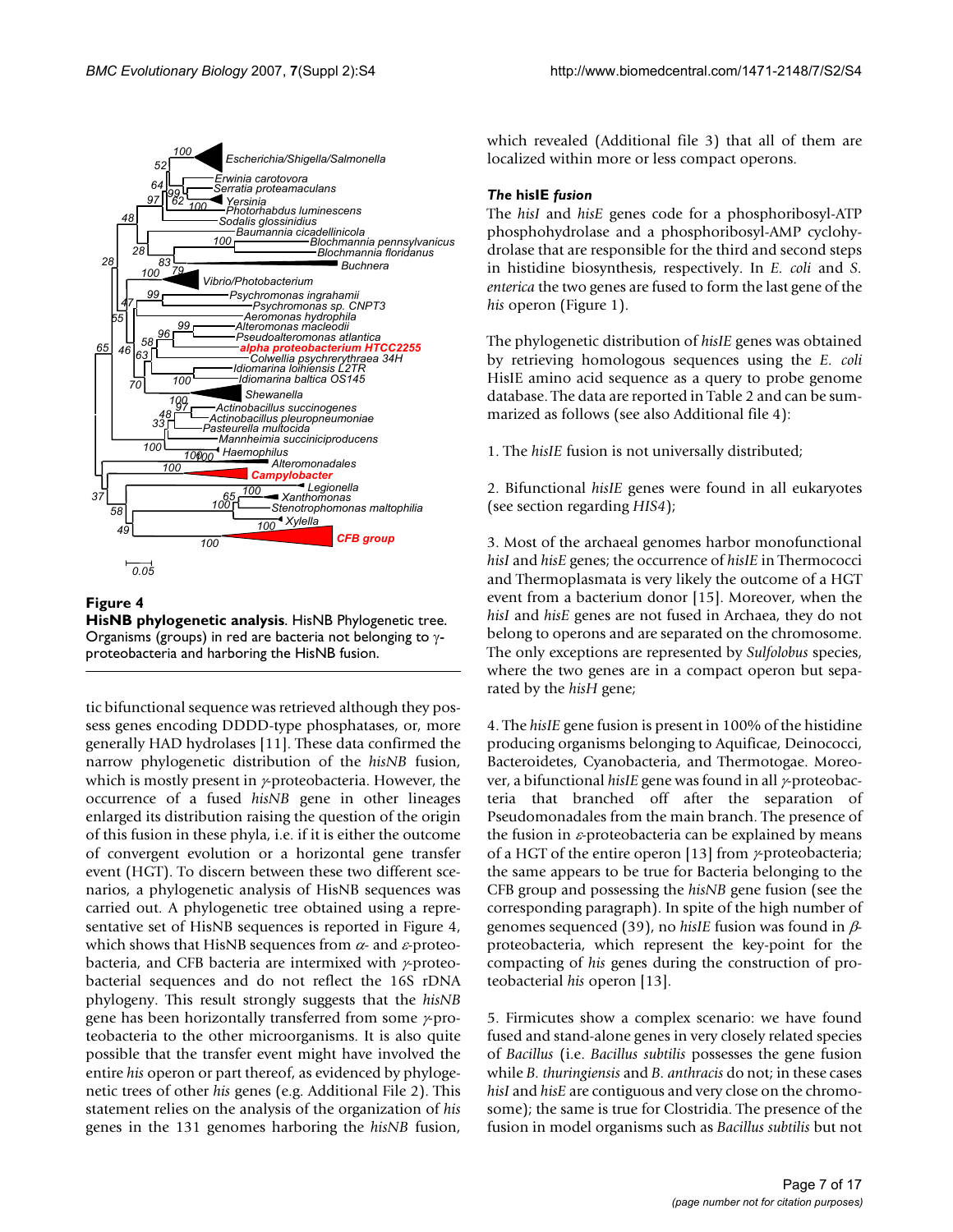in some of the recently sequenced genomes of the same genus suggests that sequencing artifacts, probably favored by the gene organization of these two genes, might explain this situation.

6. Actinobacteria lack this gene fusion.

7. Apparently there is no correlation between the occurrence of *hisIE* fusion and *his* genes organization. However, it is interesting that during Proteobacteria evolution, we witness a progressive approaching of two initially far *hisI* and *hisE* cistrons, starting from  $\delta$ - and  $\varepsilon$ -proteobacteria. The distance between them decreases in bacteria belonging to the  $\alpha$ -branch; then, they partially overlap in  $\beta$ -proteobacteria, a molecular event which is coincident with the formation of a complete *his* operon, which very often includes genes apparently not involved in histidine biosynthesis. Finally, the two genes fused in the ancestor of  $\gamma$ proteobacteria, where the compactness of *his* operon is very high [13].

Despite of the proposed HGTs, the current phylogenetic distribution of the HisIE bifunctional enzyme evokes a scenario of convergent evolution and independent gene fusions/splitting of the two cistrons in different lineages. However, phylogenetic analyses are not of great help to confirm this view (data not shown) because these proteins are very short (less than 100 residues each) and the informative sites in a multialignment of sequences coming from complete genomes are extremely reduced bringing to unreliable trees (i.e. very low bootstrap support, star topologies, data not shown). On a different perspective, the analysis of the linker region connecting the two domains might help in understanding the evolutionary history of these fusions, but we have found that they are very short, giving no information on this issue (data not shown). If the idea on convergent evolution of these gene fusions will hold future works, it might turn out that there is a strong selective pressure favoring their appearance in different lineages. Lastly, the finding that the gene order in all the bifunctional genes is always *hisI*, *hisE*, suggests that a different arrangement of the two domains should be disadvantageous for the enzymatic activity and that structural and/or functional constraints might be responsible for the extant arrangement.

#### *From metabolons to multifunctional enzymes: the eukaryotic HIS7 and HIS4 fusions*

Two fusions involving *his* genes were disclosed in the yeast *Saccharomyces cerevisiae*: *HIS7*, corresponding to the bacterial *hisH* and *hisF* genes [12], and *HIS4*. The latter gene codes for a tetrafunctional enzyme consisting of about 800 residues and containing three regions homologous to the prokaryotic *hisI*, *hisE* and *hisD* genes, arranged in this order in the yeast gene, whose products perform the second, the third and the last two steps of histidine biosynthesis, respectively.

#### *The IGP synthase coding gene: HIS7*

The bifunctional enzyme IGP synthase catalyzes the fifth step of histidine biosynthesis, generating the imidazole ring of the histidine precursor, IGP. The overall reaction is the conversion of PRFAR to IGP and AICAR [2] *via* a glutamine molecule, and with no free intermediate (Figure 1). This represents the central step of the pathway, which connects histidine biosynthesis to nitrogen metabolism and the *de novo* synthesis of purines, through AICAR. The active form of the *E. coli* IGP synthase is a heterodimer of the *hisH* and *hisF* products i.e. a glutamine amidotransferase (GAT) and a cyclase, respectively [22]. The requirement for a direct interaction between GAT and the cyclase was confirmed by the discovery of the structure of the *S. cerevisiae* HIS7 gene coding for IGP synthase [23]; the analysis of the encoded enzyme demonstrated that it is constituted by two domains, an N-terminal and a C-terminal one, sharing a high degree of sequence similarity with known HisH and HisF, respectively. Previous works suggested that the eukaryotic *HIS7* gene is the outcome of a fusion event involving two monofunctional, bacteriallike genes [12]. According to the model proposed, the eukaryotic lineage inherited two monofunctional genes, *hisH* and *hisF*, that underwent gene fusion. The alternative scenario, that is the possibility of a HGT event from a prokaryote harboring a fused *hisHF* gene to eukaryotes was excluded on the basis of the absence of the HisHF fusion in prokaryotes. However, the increasing number of sequence in databases opens the possibility to modify this model. To this purpose the *S. cerevisiae HIS7* aminoacid sequence was used in a BLASTP search [24], allowing to retrieve 21 bifunctional sequences. Whilst most (18) come from Eukarya, three of them belonged to two δ-proteobacteria, raising the possibility that the bacterial and the eukaryotic HisHF sequences share a common ancestry, even though a phenomenon of convergent evolution could not be ruled out. Thus, all the available HisHF bifunctional sequences and a set of bacterial and archaeal concatenated HisH and HisF sequences were aligned using the program ClustalW [25]. The multialignment (partially shown in Figure 5) allowed to detect several conserved insertions that distinguish bifunctional proteins. This speaks towards a common origin of the eukaryotic and bacterial *hisHF* genes rather than a phenomenon of convergent evolution. The phylogenetic tree obtained using the above mentioned multialignment showed in Figure 6 supports this view: it can be splitted into two main clusters, one containing all the monofunctional sequences including the one coming from the  $\delta$ -proteobacterium *Geobacter sulfurreducens*, the second one comprising all the bifunctional eukaryotic and bacterial sequences; the three bifunctional bacterial sequences clus-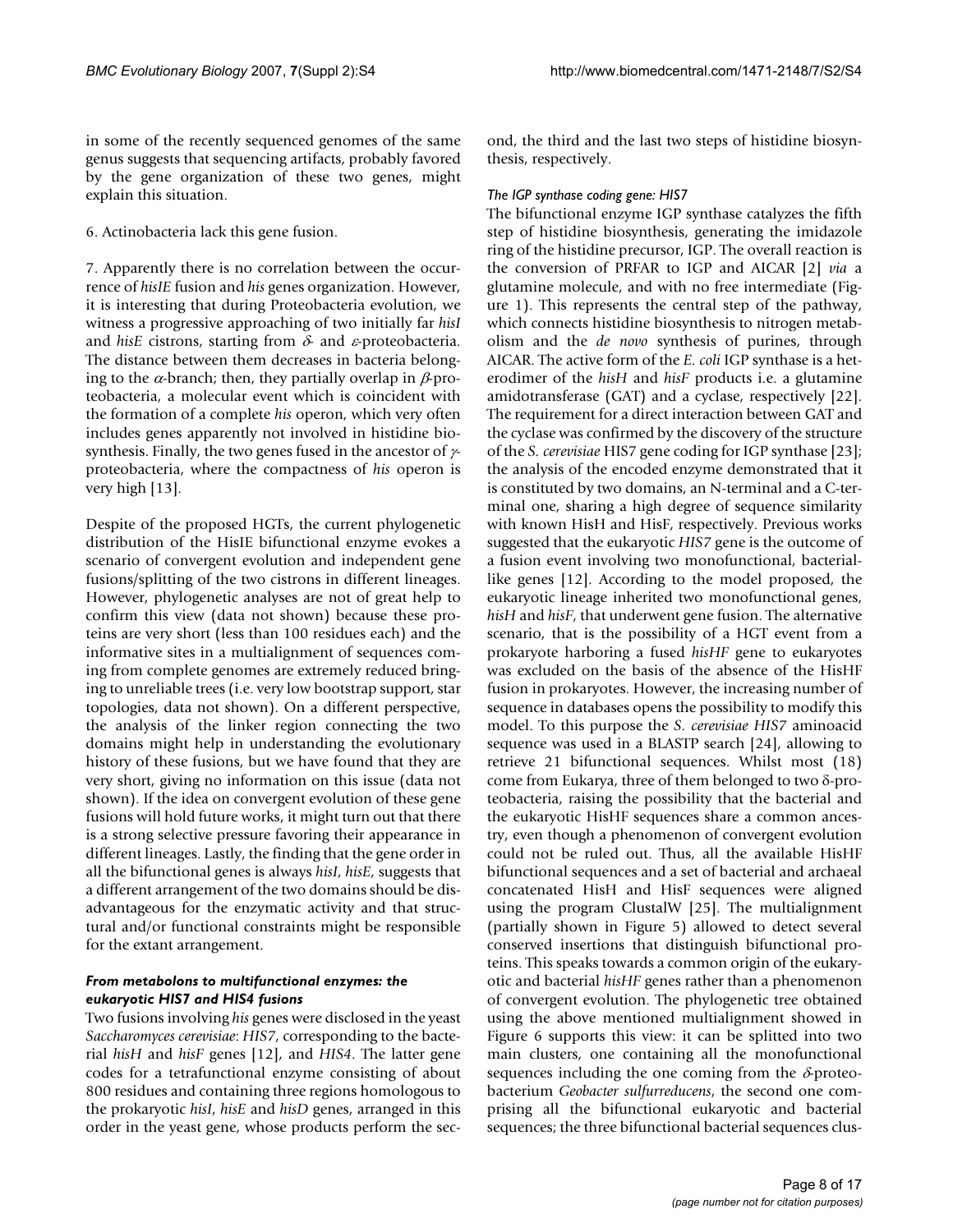|                                                                                                                                                                                                                                                                                                                                                                                                              | 110                                                                                                                                                                                                                                                                                                                                                                                                 |     | 120 130                                                                                                        | 140 | 150 | 160        |     | 170 180 | 190 | 200 |  |
|--------------------------------------------------------------------------------------------------------------------------------------------------------------------------------------------------------------------------------------------------------------------------------------------------------------------------------------------------------------------------------------------------------------|-----------------------------------------------------------------------------------------------------------------------------------------------------------------------------------------------------------------------------------------------------------------------------------------------------------------------------------------------------------------------------------------------------|-----|----------------------------------------------------------------------------------------------------------------|-----|-----|------------|-----|---------|-----|-----|--|
| 5. corresting (VCR)-SHIP (VCR)-NIPROFERENCE PIRRYIES -CREPTANCYCLONERSTORNSTORNERS PRESERVED DENSITY (VCR)-SHIP (VCR)-SHIP (VCR)-SHIP (VCR)-SHIP (VCR)-SHIP (VCR)-SHIP (VCR)-SHIP (VCR)-SHIP (VCR)-SHIP (VCR)-SHIP (VCR)-SHI<br>G. sulfurreducens 39                                                                                                                                                         | ENERTYLE CONFERENCE NEWSLET LEVIER ERSERVED PLATFORMER ELECTIONS ENTERTRESSERIES AND MANIFORMER AND THE 134                                                                                                                                                                                                                                                                                         |     | . [[منظرا منظرا منظرا منظرا منظرا منظرا منظرا منظرا منظرا منظرا منظرا منظرا منظرا متطرقتنا ومنظرا منظرا        |     |     |            |     |         |     |     |  |
|                                                                                                                                                                                                                                                                                                                                                                                                              | 210                                                                                                                                                                                                                                                                                                                                                                                                 | 220 | 230                                                                                                            | 240 | 250 | 260        | 270 | 280     | 290 | 300 |  |
| <i>S.</i> cerevisiae<br><i>S.</i> pombe<br>A. thaliana<br>A. thaliana and the SEILDVGN-RHVYFVHSYRAIPSDE------NKDMISTENTYC-ESSIRRGEVHAVQPHPEKSGEVGESUMERELHPK ------ 273<br>Delta MLMS-1 138 QD-SPLLADCRQ-EKFYFVHSYRAAASPE-------NCDWULRETYC-EDENISIRROQAVAACQPHPEKSGEVGEALIGNELREKER<br>D. p                                                                                                                 | 131 EN---LEFGEDPYKRY <b>MEVHSFAATLNSEKKKNLENDGWKIEKAKKGSEERIAAVNENNIFFTEHPEKSGKAGENNIFFNDEH</b> KQQ-----SPPIPNYSAE 222<br>128 SPTSKEFFGMRPHDKFVFVHSYMIPEKGL----ILPPEFKIATTK <mark>YG</mark> NET <mark>B</mark> VGAIVKNNFLATOFHPEKSGSAGLROLKABLTGN----YEQPI---SGE 216<br>190 KD-SEILDDVGN-RHVYFVHSYRAIPSDE------NKDWISSTCNYG-ESFISSIRRGNVHAVQFHPEKSGEV <mark>CL</mark> SVLRRELHPK-LPATQKPM------ 273 |     |                                                                                                                |     |     |            |     |         |     |     |  |
|                                                                                                                                                                                                                                                                                                                                                                                                              | 310                                                                                                                                                                                                                                                                                                                                                                                                 | 320 | 330                                                                                                            | 340 | 350 | 360        | 370 | 380     | 390 | 400 |  |
| 8. cerevisiae 223 EKELLMNDYSGLPRETIACLDVRTNDCGDLWTKCDOYDVREKSDCKNLCKCDCRADETTELATERTPENTERTASPER. 223<br>27 SKELLMNDYSGLPRETIACLDVRTNDCGDLWTKCDOYDVREKSSCSEVRNLCKPVDLCORYFOEGADETTELATERTROPMADAPMLOVEKAAOT 314<br>273 ---------<br>6. sulfurreducens 209 ------------MLTKRIIPCLDV----KGGRVV-KGVOF--------LELRDAGDPVETAELYDROGADELTFLDITASSD---ERSIIIDVVRRTAER 281                                           |                                                                                                                                                                                                                                                                                                                                                                                                     |     |                                                                                                                |     |     |            |     |         |     |     |  |
|                                                                                                                                                                                                                                                                                                                                                                                                              | 410                                                                                                                                                                                                                                                                                                                                                                                                 | 420 | 430                                                                                                            | 440 | 450 | 460<br>470 |     | 480     | 490 | 500 |  |
|                                                                                                                                                                                                                                                                                                                                                                                                              |                                                                                                                                                                                                                                                                                                                                                                                                     |     | المتما وبواريس المتمرا ويتمرا وبور المتمرا ويتمل ويتمرا ويتمر المتمرا ويتمر المتمر المتمر المتمرا ويتمرآ ويتمر |     |     |            |     |         |     |     |  |
|                                                                                                                                                                                                                                                                                                                                                                                                              | 510                                                                                                                                                                                                                                                                                                                                                                                                 | 520 | 530<br>540                                                                                                     | 550 | 560 | 570        | 580 | 590     | 600 |     |  |
| $\begin{tabular}{lllllll} $5. \textbf{cercivside} & $100$ & $100$ & $100$\\ \textbf{5. }\textbf{prime} & $100$ & $100$\\ \textbf{6. } \textbf{solfataricus} & $1010$ & $1000$\\ \textbf{7. }\textbf{solfataricus} & $1010$ & $1000$\\ \textbf{7. }\textbf{solfolarrices} & $1010$ & $1000$\\ \textbf{7. }\textbf{solfolarrices} & $1010$ & $10000$\\ \textbf{7. }\textbf{solfolarrices} & $10100$ & $10100$$ |                                                                                                                                                                                                                                                                                                                                                                                                     |     |                                                                                                                |     |     |            |     |         |     |     |  |
| <i>S. cerevisiae</i><br>S. DOMBE 510 DARDAR ETHROTORIED WESTLATED (LORD 1-1 541)<br>Delta Muns-1<br>D. psychrophila 300 DARIAACIFFREEVPISEWRTTMOACISCR---- 530<br>E. coli 322 DGADAASVFFRCIINTSELKAYIATOGVELRIC-- 454<br>S. solfataricus 419 DARIAACIFFROIIKIKDLKSYLSQKGIEWRM--- 450<br>A. fulgidus 437 DACDAASIFFREEUFREE<br>G. sulfurreducens 431 SACLAASIFHYKEYTIGEAKEYLRQRGVPVRL--- 462                  | 610<br>518 DACLGAGMURRGEFTVNDVKEYLLEHGLKVRMDEE 552                                                                                                                                                                                                                                                                                                                                                  | 620 | 630                                                                                                            |     |     |            |     |         |     |     |  |

**His7 multialignment**. A multialignment of HIS7, HisHF and a set of representative concatenated HisH and HisF sequences from *E. coli*, *S. solfataricus*, *A. fulgidus* and *G. sulfurreducens*. Yellow shading represent insertions shared only by bifunctional HIS7 and HisHF proteins. Shading of the multialignment has been made with PAM250 matrix.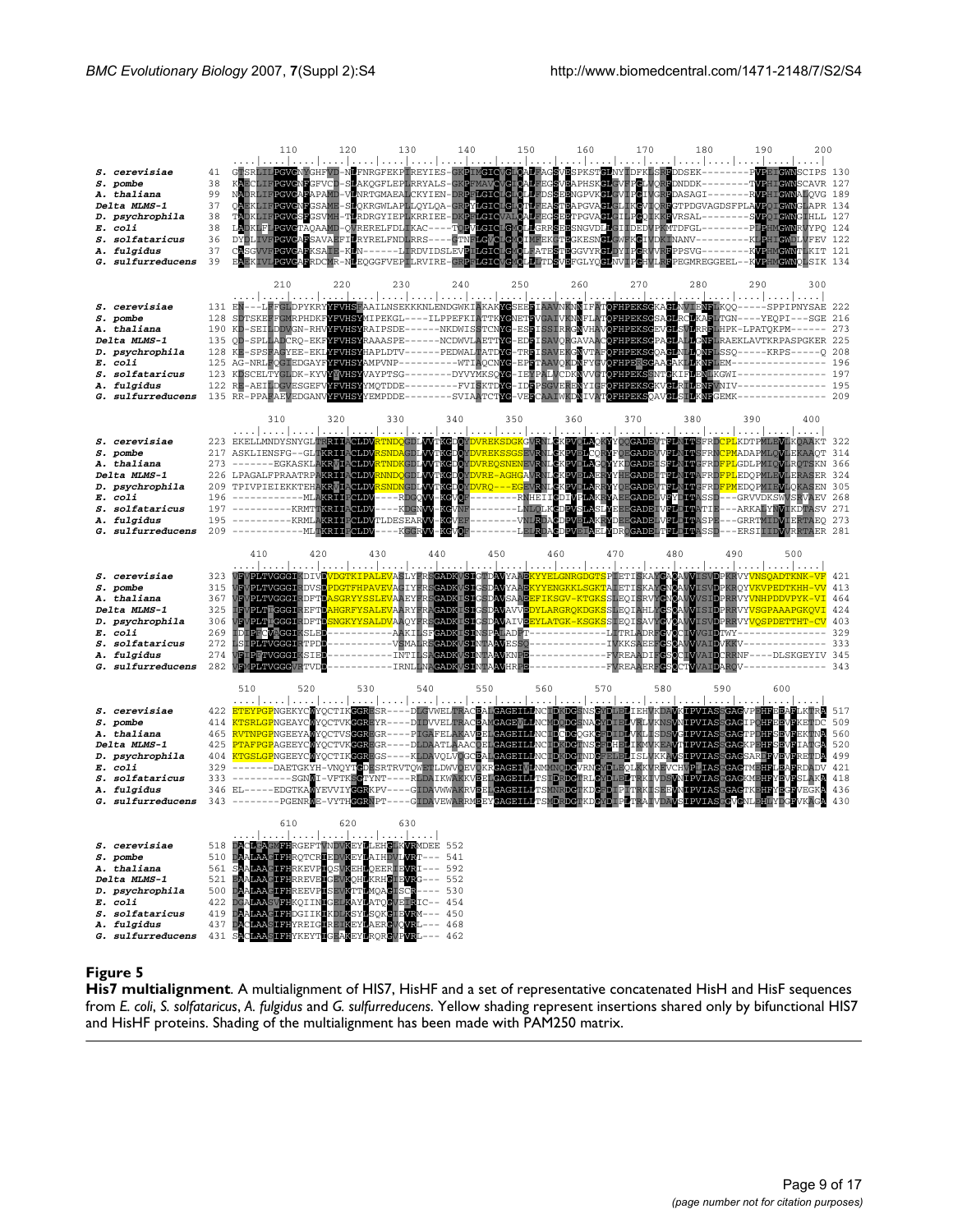

**His7 phylogenetic analysis**. Phylogenetic tree of HIS7, HisHF and concatenated HisH and HisF sequences. See Methods for details on phylogenetic tree construction.

tered with Plants sequences. This body of data suggests that a bifunctional *hisHF* gene might have been transferred from Plants to some  $\delta$ -proteobacteria.

#### *A tetrafunctional gene: HIS4*

The *S. cerevisiae HIS4* gene codes for a tetrafunctional enzyme and consists of three regions sharing a high degree of sequence similarity with prokaryotic HisI, HisE, and HisD, thus the activities performed by the *HIS4* enzyme are, from the N-terminal end, a phosphoribosyl-ATP pyrophosphohydrolase, a phosphoribosyl-AMP cyclohydrolase and the two-step histidinol dehydrogenase. The first one (HisI) uses N'-5'-phosphoribosyl-ATP (PR-ATP) to produce N'-5'-phosphoribosyl-AMP (PR-AMP), whose purine ring is subsequently opened by the second (HisE) to give 5'-ProFAR. This compound, in turn, undergoes seven additional enzymatic reactions leading to histidine, the last two of which are catalyzed by histidinol-dehydrogenase (HisD) (Figure 1) i.e. the double oxidation of histidinol to histidine, through the intermediate histidinal, concomitant to the reduction of two NAD+ molecules, with a Bi-Uni-Uni-Bi kinetic mechanism [26,27].

*Sequence retrieval and hisI, hisE and hisD gene structure in Eukarya* The eukaryotic complete genomes database of protein sequences was probed using the HisIE and HisD domains of the *S. cerevisiae HIS4* enzyme (residues 134–329 and 351–795, respectively). The BLASTP [24] search returned

the eukaryotic sequences listed in Table 3 and revealed that the two sequences used as queries retrieved two identical sequences, with the exception of *Aspergillus nidulans* (where an additional protein with a putative HisD function was retrieved), *Schizosaccharomyces pombe* and Plants, where genes corresponding to the prokaryotic *hisIE* and *hisD* counterparts were detected.

A multialignment of all the retrieved sequences with a representative set of archaeal and bacterial HisIE and HisD sequences (Additional file 5) revealed that the *HIS4*-like genes can be subdivided into four portions (Figure 7): i) an N-terminal region of variable length, followed by ii) the *hisIE* moiety, which in turn precedes iii) a linker region of variable sequence and length connecting the *hisIE* region to the last domain, iv) the *hisD* region. Plants sequences have an N-terminal region which is unrelated to any histidine biosynthetic enzymes and that might represent a signal sequence for chloroplast localization, an idea which is in agreement with a (at least partial) compartmentalization of histidine biosynthesis into these organelles, as previously suggested [28]. A similar search performed on prokaryotic databases did not allow retrieving any HIS4-like protein.

#### *Analysis of the HIS4 N-terminal region*

The fungal HIS4 sequences have an N-terminal domain (whose length ranges from 160 to 220 residues) that is much longer than that found in HisIE from Plants; moreover, we detected no significant homology neither with the signal sequence found in Plants nor with any other signal sequence of Fungi or other organisms (data not shown). This sequence has no known conserved domains, as appeared by the absence of hits in the Conserved Domain Database (data not shown). Moreover, a psi-blast search did not permit to obtain any statistically significant hit, if we exclude other HIS4 proteins (data not shown). However, both the presence of the corresponding sequence in mRNAs (see GenBank entry [NM\\_212387.1](http://www.ncbi.nih.gov/entrez/query.fcgi?db=Nucleotide&cmd=search&term=NM_212387.1) from *Ashbya gossypii*) and the molecular weight of the isolated *S. cerevisiae* HIS4 enzyme (95000 ± 500 Da) [[29\]](#page-15-0) speak toward the presence of this N-terminal sequence in the "final polypeptide". A structural rather than a catalytic role of this region can be suggested on the basis of alignment of the isolated N-terminal regions of the fungal HIS4 enzymes, which revealed that the degree of sequence similarity between them is quite low and significantly less than that shared by catalytic domains (Additional file 6 and 7).

#### *Phylogenetic analyses*

A phylogenetic analysis was performed to check whether HisIE and HisD proteins/domains listed in Table 3 experienced the same evolutionary history and whether the phylogenetic trees were congruent with the phylogeny of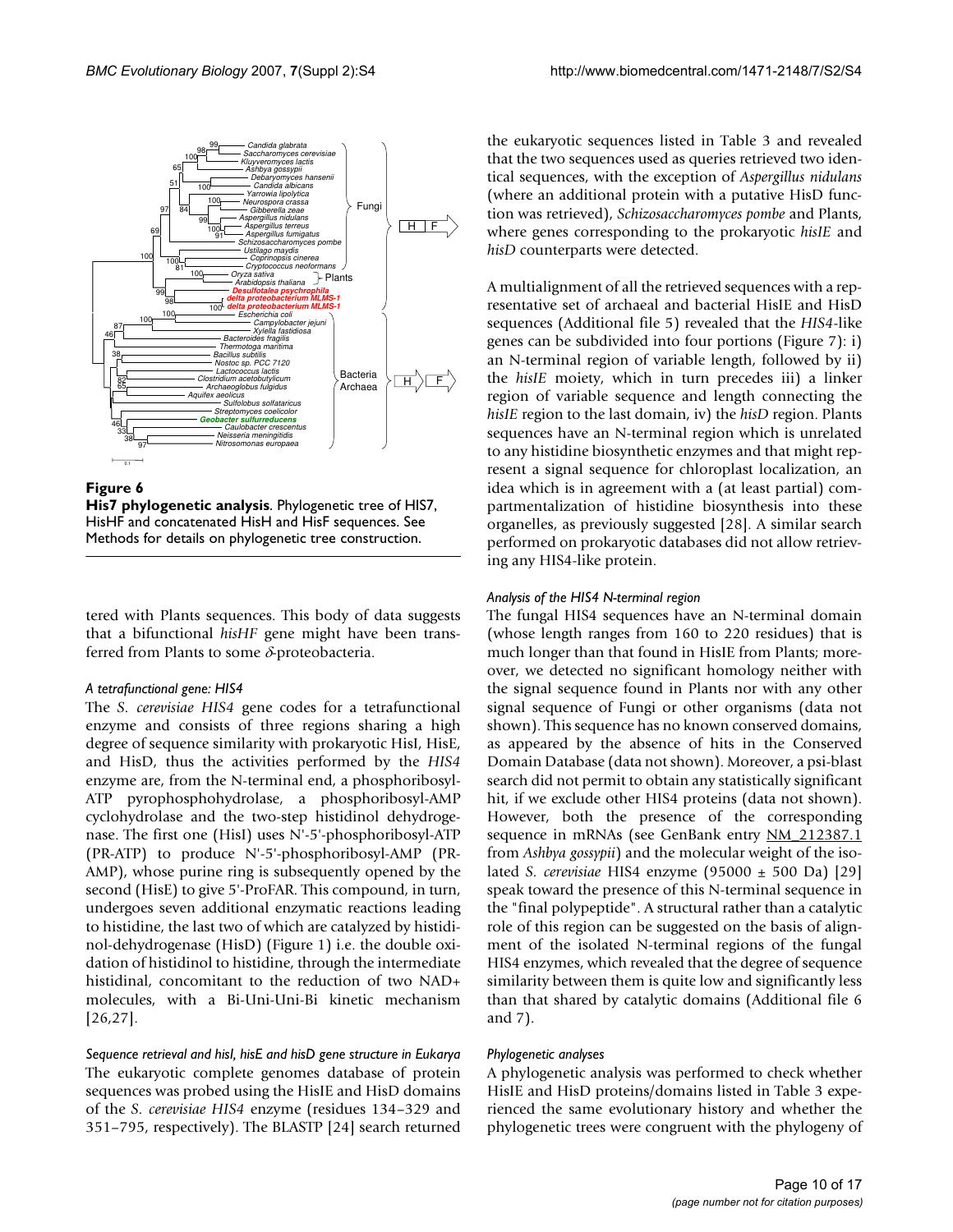| structure<br>Ī           |
|--------------------------|
| ž                        |
| $\overline{\phantom{a}}$ |
| J                        |
| ž                        |
|                          |

Page 11 of 17

*(page number not for citation purposes)*

Page number not for citation purposes)<br>T1 of 17

#### **Table 3: Phylogenetic distribution of** *HIS4* **genes.**

| <b>Taxonomy</b>      |                              |                                                    | Organism                  | <b>Strain</b>      | <b>Protein GI</b> | Length (aa) | <b>Gene structure</b> |                           |                           |                           |
|----------------------|------------------------------|----------------------------------------------------|---------------------------|--------------------|-------------------|-------------|-----------------------|---------------------------|---------------------------|---------------------------|
|                      |                              |                                                    |                           |                    |                   |             | *                     |                           | Е                         | D                         |
| Ascomycota           | Pezizomycotina               | <b>Eurotiomycetes</b>                              | Aspergillus nidulans      | FGSC A4            | 40743835          | 438         |                       |                           |                           | $\boldsymbol{\mathsf{x}}$ |
|                      |                              |                                                    |                           |                    | 40746471          | 867         | N                     | $\mathbf{x}$              | $\mathbf{x}$              | $\mathbf{x}$              |
|                      |                              | <b>Sordariomycetes</b>                             | Gibberella zeae           | PH-I               | 42547615          | 854         | N                     | $\mathbf{x}$              | х                         | X                         |
|                      |                              |                                                    | Magnaporthe grisea        | $70 - 15$          | 38109852          | 865         | N                     | $\mathbf{x}$              | X                         | X                         |
|                      |                              |                                                    | Neurospora crassa         |                    | 32420263          | 870         | N                     | X                         | x                         | $\mathbf{x}$              |
|                      | S. mycotina;<br>S. mycetales | <b>Dipodascaceae</b><br>mitosporic<br>S. mycetales | Yarrowia lipolytica       | CLIB99             | 50545145          | 855         | N                     | X                         | $\boldsymbol{\mathsf{x}}$ | $\mathbf{x}$              |
|                      |                              |                                                    | Candida albicans          |                    | 3757752           | 838         | N                     | X                         | x                         | X                         |
|                      |                              |                                                    | Candida glabrata          | <b>CBS138</b>      | 50285163          | 802         | N                     | X                         | X                         | $\mathbf{x}$              |
|                      |                              | Saccharomycetaceae                                 | Debaryomyces hansenii     | <b>CBS767</b>      | 50424339          | 861         | N                     | $\mathbf{x}$              | x                         | $\mathbf{x}$              |
|                      |                              |                                                    | Eremothecium gossypii     |                    | 45199222          | 806         | N                     | X                         | x                         | X                         |
|                      |                              |                                                    | Kluyveromyces lactis      | <b>NRRL Y-1140</b> | 50304609          | 795         | N                     | $\mathbf{x}$              | x                         | X                         |
|                      |                              |                                                    | Pichia pastoris           |                    | 3203              | 844         | N                     | X                         | x                         | X                         |
|                      |                              |                                                    | Saccharomyces cerevisiae  |                    | 10383761          | 799         | N                     | $\mathbf{x}$              | X                         | $\mathbf{x}$              |
|                      | Schizosaccharomycetes        |                                                    | Schizosaccharomyces pombe |                    | 19112678          | 439         |                       |                           |                           | $\mathbf{x}$              |
|                      |                              |                                                    |                           |                    | 19112622          | 417         | N                     | $\mathbf{x}$              | $\boldsymbol{\mathsf{x}}$ |                           |
| <b>Basidiomycota</b> | <b>Hymenomycetes</b>         | Heterobasidiomycetes                               | Cryptococcus neoformans   |                    | 50258877          | 852         | N                     | $\boldsymbol{\mathsf{x}}$ | X                         | X                         |
|                      |                              |                                                    | Hebeloma cylindrosporum   |                    | 31095443          | 843         | N                     | $\mathbf{x}$              | x                         | X                         |
| Viridiplantae        |                              | Ustilaginomycetes Brassicaceae                     | Ustilago maydis           | 521                | 46099735          | 896         | N                     | $\mathbf{x}$              | X                         | $\mathbf{x}$              |
|                      |                              |                                                    | Arabidopsis thaliana      |                    | 10177677          | 467         |                       |                           |                           | $\boldsymbol{\mathsf{x}}$ |
|                      |                              |                                                    |                           |                    | 21554409          | 281         | S                     | $\mathbf{x}$              | $\boldsymbol{\mathsf{x}}$ |                           |
|                      |                              |                                                    | Brassica oleracea         | var. capitata      | 99844             | 469         |                       |                           |                           | $\boldsymbol{\mathsf{x}}$ |
|                      |                              |                                                    | Thlaspi goesingense       |                    | 3982577           | 464         |                       |                           |                           | $\boldsymbol{\mathsf{x}}$ |
|                      | Magnoliophyta                | Poaceae                                            | Oryza sativa              | japonica           | 34904356          | 459         |                       |                           |                           | $\mathbf{x}$              |
|                      |                              |                                                    |                           |                    | 34903270          | 202         | S                     | $\mathsf{x}$              | $\mathbf{x}$              |                           |

Summary of results obtained for HIS4 genes. Right-most columns indicate the presence of a given domain in the corresponding protein; column marked with an asterisk corresponds to the N – terminal region found in Fungi (N), of unknown function, and Plants (S), a signal peptide for chloroplast localization.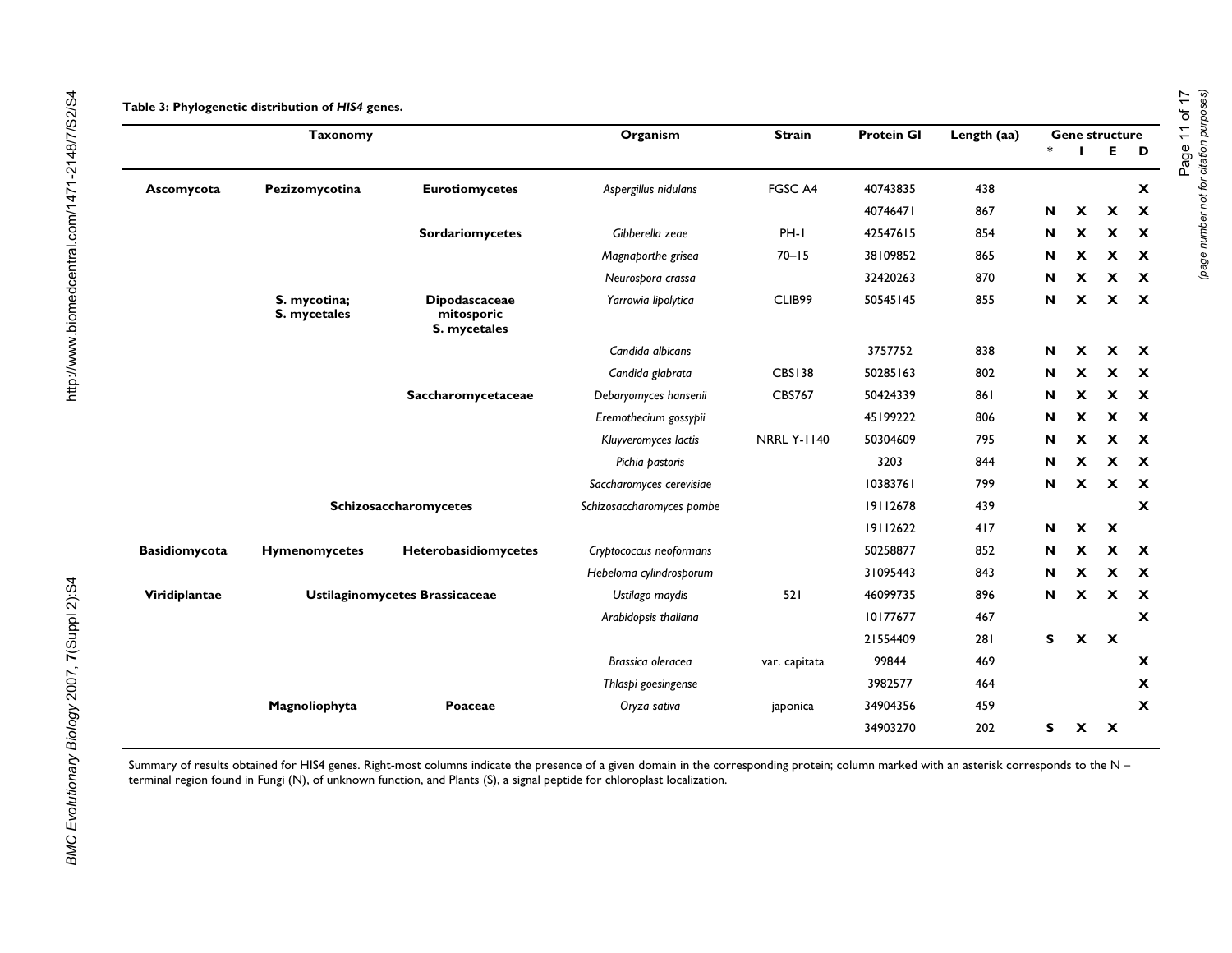

#### **Figure 7** *HIS4*, *hisIE* and *hisD* genes

*HIS4***,** *hisIE* **and** *hisD* **genes**. Schematic representation of the archaeal, bacterial and eukaryotic genes coding for phosphoribosyl-ATP pyrophosphohydrolase (*hisI*), phosphoribosyl-AMP cyclohydrolase (*hisE*) and histidinol dehydrogenase (*hisD*). The HisI and HisE proteins are coded by a bifunctional gene or two separate cistrons in both Archaea and Bacteria and by a bifunctional gene in all Eukarya. Homologus regions are represented by the same hatching.

Eukarya based on other molecular markers, such as 18S rDNA. According to the eukaryotic phylogeny based on 18S rDNA [30] Viridiplantae branched off from the major eukaryotic line earlier than Fungi, that represent a sister group of Metazoa. Moreover, within Fungi, Basidiomycota appear to branch off earlier than Ascomycota; the latter are rooted by Archiascomycotina, including Schizosaccharomycetes. However, discordant phylogenies have been obtained using different sequences and this might be mainly due to HGTs or to the transfer of organellar genes to the nucleus [31,32]. The analysis of the HisD phylogenetic tree obtained using all the available eukaryotic sequences with their prokaryotic counterparts revealed that it is consistent with the eukaryotic species phylogeny and supported by very high bootstrap values (Figure 8a), suggesting a vertical inheritance for *hisD* in Fungi and Plants. The phylogenetic analyses also revealed that the second *Aspergillus nidulans hisD* gene has been acquired from a prokaryote, probably a Cyanobacterium. The interpretation of the phylogenetic tree obtained using the HisIE sequences is quite different (Figure 8b): two distinct clusters can be recognized, the first one comprising sequences from Fungi, and the second one including prokaryotic and Plants sequences. HisIE from Fungi now is separated from Plants, and Eukarya are not monophyletic. A possible explanation is that *hisIE* genes of Fungi and Plants have not been vertically inherited from a common ancestor; however HisIE proteins often gave rise to 'strange' phylogenetic trees for their short length.

Concerning the splitting of the two moieties (HisIE and HisD) in *S. pombe*, the presence of the N-terminal unknown sequence in the *hisIE* gene product (Table 3)

and the phylogenetic trees reported in Figures 7 suggest a *HIS4* gene fission event rather than its primary absence. Moreover, the fission yeast belongs to the Ascomycota, all of which possess the canonical *S. cerevisiae*-like HIS4 enzyme, and the same (Table 3) is true for species which branch off earlier from the fungal lineage (as the Basidiomycota *Cryptococcus neoformans* and other).

#### *An evolutionary model for the origin and evolution of* HIS4 *gene*

A possible evolutionary model for the origin and evolution of *HIS4* predicts that (at least) one copy of *hisD* was donated from prokaryotes to the ancestor of Eukarya and this sequence was vertically inherited by Fungi and Plants. Concerning *hisIE*, it is quite possible that the ancestor of eukaryotes received a bifunctional *hisIE* gene from prokaryotes rather than two monofunctional genes that then underwent a gene fusion. These ideas are consistent with both the structure of *hisIE* genes in known Eukarya and with the phylogenetic trees shown in Figure 8. However, the ancestor of Fungi and Plants might have received the HisIE gene from different prokaryotes, as shown by the HisIE phylogenetic tree (Additional file 8). After the divergence of Fungi from Plants the fusion between the two bifunctional genes (*hisIE* and *hisD*) occurred in Fungi leading to the extant *HIS4* tetrafunctional gene, which was maintained during the evolution with the exception of *S. pombe*, where it was split.

#### **Conclusion**

In this paper we have analyzed the fusions involving histidine biosynthetic genes. At least eight out of ten *his* genes, i.e., *hisA*, *B*, *D*, *E*, *F*, *H*, *I*, and *N* underwent different fusion events strongly supporting a major role of this mechanism in both the assembly and evolution of histidine biosynthesis. Each of the five *his* fusions detected so far, i.e. *hisA/hisF*, *hisIE*, *hisHF* (*HIS7*), *hisNB*, and *hisIED* (*HIS4*) has been analyzed for: i) gene structure, ii) phylogenetic distribution, iii) timing of appearance, iv) horizontal gene transfer, v) correlation with gene organization, and vi) biological significance. Our results might be summarized as follows:

1. The only "universal" gene fusion concerns *hisA* and *hisF* genes, which are the outcome of a cascade of (at least) two gene elongation events followed by a paralogous gene duplication. The structure of *hisA* and *hisF*, that is the presence of two paralogous modules half the size of the entire gene, is the same in all histidine-synthesizing organisms and no correlation with *his* genes organization exists, in the sense that the two genes maintain the same structure independently from *his* gene organization (complete or partial clustering or scattering). It is also interesting that the traces of the two elongation events are detectable at the primary sequence level in only a few species, mainly Archaea.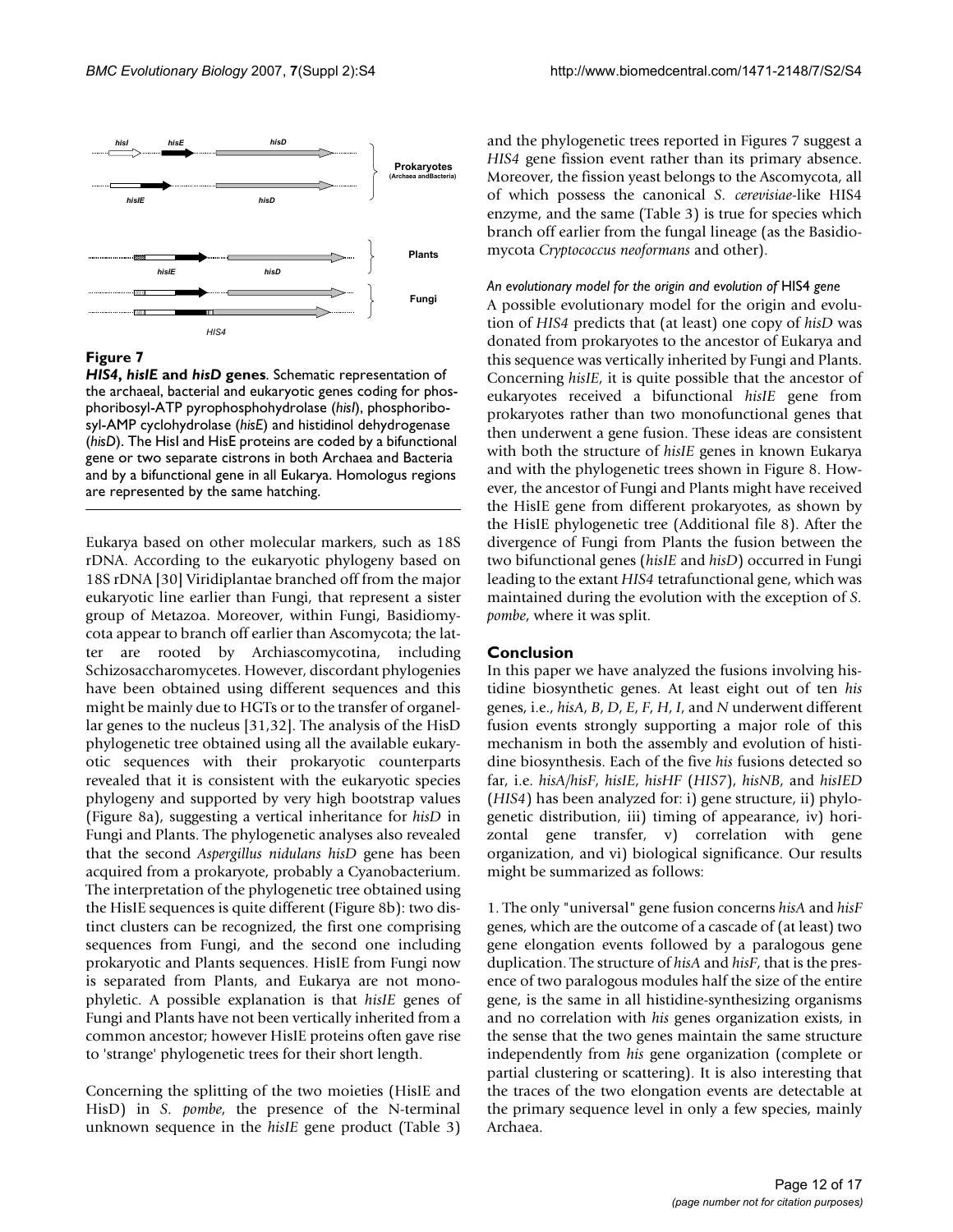

**HisD and HisIE phylogenetic analysis**. Phylogenetic tree obtained using a multialignment of HisD (a) and HisIE (b) proteins and domains from HIS4 proteins and MrBayes program. Values above nodes are posterior probabilities\*100 (for details on phylogenetic tree construction see Methods). See text for details.

This suggests that the two elongation events are very ancient i.e. they date before LUCA. The analysis of the sequence and structure of HisA and HisF depicts a likely scenario for divergent evolution of (at least) some of the proteins belonging to the TIM-barrel family; interestingly HisA is the only one maintaining an almost perfect subdivision in two modules half the size of the entire gene and sharing a high degree of sequence similarity. In other TIMbarrels, such as HisF and TrpF, the common origin of the two halves has been obscured by point mutations and/or larger rearrangements due to functional and/or structural constraints. Therefore it is possible that HisA might resembles the ancestral TIM-barrel enzyme. By structural comparisons of fragments of the *T. maritima* HisA protein we obtained indications on the paralogy between quarters of the barrel (each correspondingto a  $(\beta/\alpha)_2$  module).

2. No fusion involving *his* genes has been disclosed in Archaea, with the exception of *hisIE* in some Euryarchaeota. However, the *hisIE* bifunctional genes are very likely not native of those Archaea, but are the outcome of a HGT event involving an entire bacterial *his* operon [15].

3. The fusion between *hisI* and *hisE* occurred more than once in Bacteria, speaking towards a phenomenon of convergent evolution; in many cases it has been preceded by the progressive approaching and overlapping of the genes (e.g. in proteobacteria). Sometimes, the fusion was concomitant with the formation of compact operons. Moreover, this gene might have been horizontally transferred.

4. The *hisNB* fusion is a relatively recent evolutionary event that happened in the  $\varepsilon$ -branch of proteobacteria. This fusion was parallel to the introgression of *hisN* into an already formed and more or less compact *his* operon. Once occurred, the fusion was fixed and transferred to other proteobacteria and/or CFB group along with the entire operon or part thereof.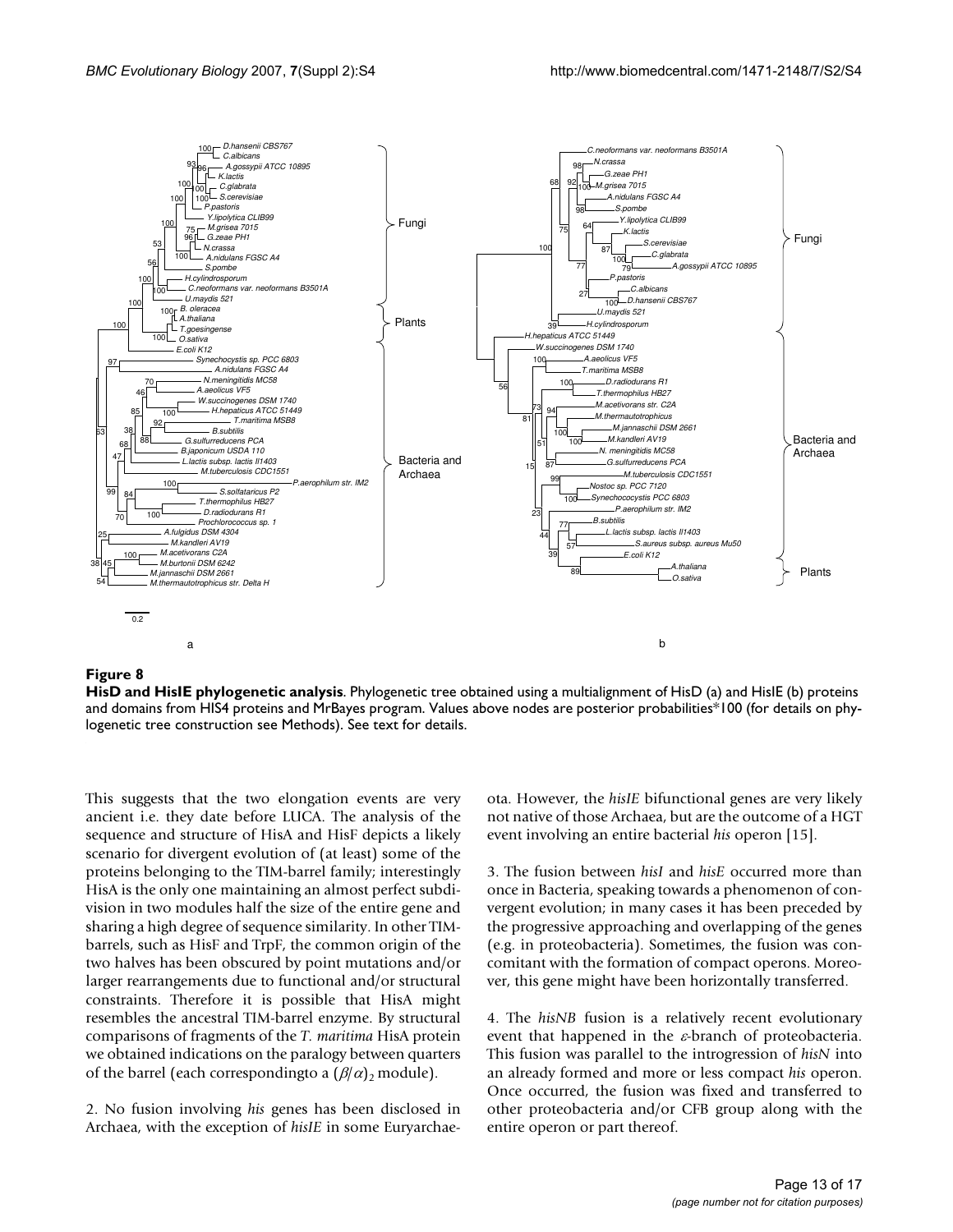5. The fusions involving *hisH* and *hisF*, *hisIE* and *hisD* occurred in the eukaryotic lineage. Whilst the fusion leading to the tetrafunctional gene *HIS4* is peculiar of eukaryotes, a *hisHF* fusion was found also in two bacteria, probably as a result of a HGT from an eukaryote.

The more or less narrow phylogenetic distribution of these fusions raises the question of the structure of *his* genes in the LUCA. On the basis of the available data, we suggest (Figure 9) that LUCA possessed all monofunctional histidine biosynthetic genes.

1

The whole body of data reported above suggests that the fusion(s) of histidine biosynthetic genes has been driven by different selective pressures. In the case of the elongation events leading to the extant *hisA* and *hisF*, a structural/functional significance can be invoked. Indeed, the elongation events were very likely positively selected in order to optimize the structure and the function of the ancestral TIM-barrel.

The fusion of HOL-P phosphatase and IGP dehydratase might have been selected to ensure a fixed ratio of gene products that function in the same biochemical pathway. Concerning the *hisHF* (*HIS7*) fusion, its biological significance is clear; whilst in prokaryotes the two proteins encoded by *hisH* and *hisF* must interact in a 1:1 ratio to give the active form of IGP synthase, in the eukaryotic bifunctional protein, the two entities are fused allowing their immediate interaction and the substrate tunnelling. A similar "substrate channeling" and/or "fixed ratio of gene products" might be invoked for the fusion involving the prokaryotic *hisIE* genes, which code for enzymes performing consecutive steps of histidine biosynthesis.

Independently from their case-by-case biological significance, such associations might be responsible for a more specific commitment of intermediates in a given pathway by means of the spatial co-localization of enzymes. Operons might allow Bacteria to reach the same target: the translation of polycistronic mRNAs favors protein-protein interactions or the spatial segregation of a pathway. Indeed, genes coding for interacting proteins are often organized in operons [33]; in this context, it has been suggested that the bacterial IGP synthase might be part of a complex metabolon whose entities are encoded by the four genes *hisBHAF*, constituting the so-called "core" of histidine biosynthesis [9,12]. Data presented here might suggest that the polypeptides coded for by *hisI*, *hisE*, and *hisD* are part of another metabolon.

This scenario can clarify the biological significance and the evolutionary advantages of the fusion leading to the HIS7 and HIS4 proteins and their prokaryotic counterparts. Indeed, the cytoplasm of a prokaryotic or eukaryotic cell represents an extremely complex and crowded environment, where al lot of macromolecular structures might represent an important barrier to the free diffusion of (even small) polypeptides; it is plausible that the stochastic movement of proteins that have to interact in the bacterial cytoplasm is a rate-limiting step for a pathway. It has been observed that the diffusion coefficient of many molecules in prokaryotic and eukaryotic cells is less than in water [34]. Accordingly, the intracellular concentration of proteins in *E. coli* cells has been measured to range between 300 and 400 mg/ml ([35] and references therein) revealing the bacterial cell interior to be a very crowded environment. The greater the volume and complexity of the cell the greater is the obstacle to the free diffusion of intermediates or signal molecules inside the cell. The problems related to the crowding of the intracellular milieu have been proposed to be greater for eukaryotic cells, not only for the distances an intermediate have to override to reach a given catalytic site, but especially for the presence of a number of physical obstacles, as the cytoskeleton, multi-enzymatic complexes and organelles. One of the major effects of the crowding is the reduced mobility of molecules, an effect directly related to the properties and the translational ray of a molecule. Moreover many of the intermediates of metabolic pathways can be sequestered by aspecific binding to intracellular structures or be consumed by unwanted catalytic activities, reducing the overall rate of production of the end-product and augmenting its average energetic cost. If a similar view is correct, and the diffusion problem is rate limiting for at least some of the metabolic pathways performed by the cell, then the substrate channeling can permit to bypass the problem and the loss of intermediates by collateral pathways, which might result in a waste of energy. In eukaryotic cells, where the operons are absent and whose inside is more complex than that of prokaryotes, this obstacle might be bypassed by the fusion of functional domains that permits an immediately active product after the translation of a single mRNA.

# **Methods**

#### *Sequence retrieval*

Nucleotide and amino acid sequences were obtained from the NCBI complete genomes database. The BLASTp option of the BLAST program [24] was used to retrieve His proteins used in this work.

#### *Alignment and phylogenetic analyses*

The ClustalW program [25] with standard parameters was used for pairwise and multiple amino acid sequences alignments, followed by careful visual inspection. Phylogenetic trees were obtained by using the software Mega3, the Neighbor-Joining method [39] with 1000 bootstrap replicates and the JTT [38] evolutionary model. We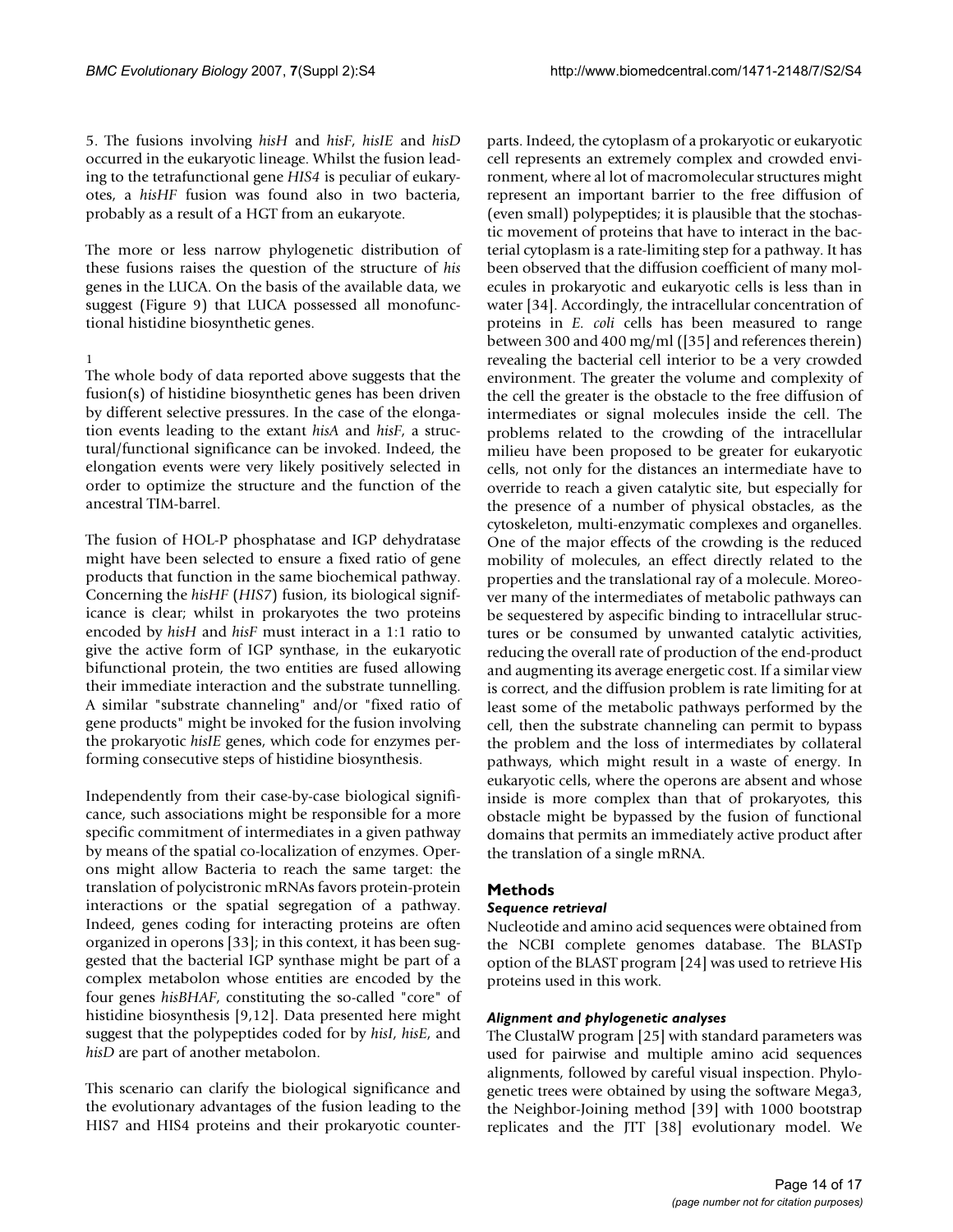



**A global view of** *his* **gene fusions appearance**. Schematical representation of *his* gene fusion appearance and horizontal transfer. Abbreviations used: A, B, E correspond to Archaea, Bacteria and Eukarya, respectively. LUCA stands for the Last Universal Common Ancestor.

obtained different topologies for the tree corresponding to HIS4 domains and we compared them with those obtained with bayesian inference, i.e. MrBayes [36]. We defined the following parameters (not cited if default settings were used): evolutionary models of amino acid sequences were the WAG [37] and JTT [38] with character frequencies estimated from dataset (-F); topologies obtained were identical for the two model; we report the shortest trees (in both cases corresponding to the one obtained with WAG); we used heterogeneous rates among sites, distributed as a Gamma distribution with shape parameter free of variate from 0 to 50 (average obtained for these datasets 0.85); MCMC settings were as follows: 2,500,000 and 1,500,000 generations, respectively for HisIE and HisD domains, and five chains. No starting trees were used, with the idea in mind that convergence to very similar values of the five chains would have been more significant than starting each chain from the same tree. Trees were sampled every 250 generations, for a total set of 10,000 and 6,000 trees. Burnin was used to exclude from following analysis those trees which were sampled before convergence of the chains; this was assessed caseby-case by calculating average, standard deviation and variance. Convergence was reached after about 50,000 generations (200 trees discarded). The resulting datasets were used to obtain the shown trees with the allcompat option.

# *Structural alignments*

Structural alignments and Root-means-squares calculations were performed using Swiss pdb viewer [40]. We isolated modules corresponding to  $(\beta/\alpha)$  and  $(\beta/\alpha)$ accordingly to the analysis performed by [19] showing secondary elements belonging and not belonging to the barrel structure. These modules were then used as independent molecules and structurally aligned by using the 'magic fit' option.

# **Competing interests**

The authors declare that they have no competing interests.

# **Authors' contributions**

All authors contributed equally to the work and manuscript preparation.

# **Additional material**

# **Additional file 1**

*Phylogenetic distribution of* **hisNB** *genes. Histogram showing the percentage of organisms possessing a* hisNB *gene for taxonomic groups represented in NCBI genomes database and taking into account only histidine producing organisms.* Click here for file [\[http://www.biomedcentral.com/content/supplementary/1471-](http://www.biomedcentral.com/content/supplementary/1471-2148-7-S2-S4-S1.pdf) 2148-7-S2-S4-S1.pdf]

# **Additional file 2**

*HisD phylogenetic tree of organisms possessing* **hisNB***. A NJ phylogenetic tree (evolutionary model: Dayhoff, 500 bootstrap replicates) obtained from a HisD multialignment. The topology is congruent with those obtained with other His proteins; it illustrates that* hisNB *has been probably transferred together with a complete histidine biosynthetic operon. See also Additional File 3 concerning gene organization. Red:* ε*proteobacteria possessing (upper group) and not possessing (bottom group) the* hisNB *gene fusion; Green: CFB group bacteria possessing (upper group) and not possessing (bottom group) the* hisNB *gene fusion.* Click here for file

[\[http://www.biomedcentral.com/content/supplementary/1471-](http://www.biomedcentral.com/content/supplementary/1471-2148-7-S2-S4-S2.pdf) 2148-7-S2-S4-S2.pdf]

# **Additional file 3**

*HisNB and gene organization. Several features concerning HisNB proteins from Bacteria belonging to species not available at the time of our previous analysis concerning* hisNB *genes [11].* Click here for file [\[http://www.biomedcentral.com/content/supplementary/1471-](http://www.biomedcentral.com/content/supplementary/1471-2148-7-S2-S4-S3.pdf) 2148-7-S2-S4-S3.pdf]

# **Additional file 4**

*Phylogenetic distribution of* **hisIE** *genes. Histogram showing the percentage of organisms possessing a* hisIE *gene for taxonomic groups represented in NCBI genomes database and taking into account only histidine producing organisms.*

Click here for file

[\[http://www.biomedcentral.com/content/supplementary/1471-](http://www.biomedcentral.com/content/supplementary/1471-2148-7-S2-S4-S4.pdf) 2148-7-S2-S4-S4.pdf]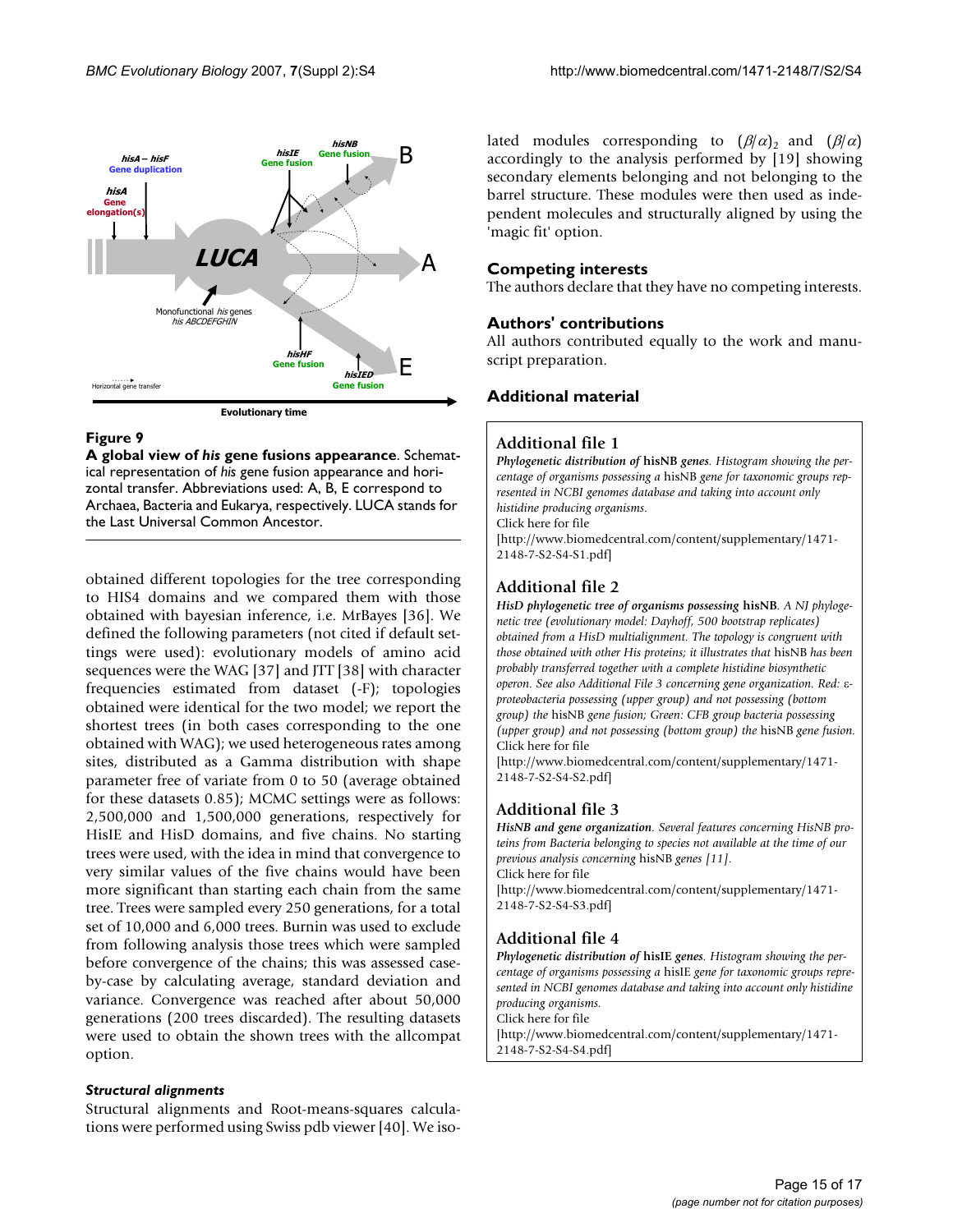# **Additional file 5**

*HIS4 multialignments with concatenated prokaryotic sequences. A multialignment of fungal HIS4 sequences and the corresponding proteins from Plants and from a selected number of Prokaryotes.*

Click here for file

[\[http://www.biomedcentral.com/content/supplementary/1471-](http://www.biomedcentral.com/content/supplementary/1471-2148-7-S2-S4-S5.pdf) 2148-7-S2-S4-S5.pdf]

# **Additional file 6**

*Entropy plot of a multialignment of HIS4 sequences. Entropy plot of the multialignment of HIS4 proteins. The regions of the protein are also indicated showing their different degree of conservation. Entropy was calculated with the following formula:*  $H(I) = S$   $\{f(b, I) * ln(f(b, I))\}$ , where *b is a residue found in in column I and f(b, I) its frequency in I and the summation extends over all residues in column I.*

Click here for file

[\[http://www.biomedcentral.com/content/supplementary/1471-](http://www.biomedcentral.com/content/supplementary/1471-2148-7-S2-S4-S6.pdf) 2148-7-S2-S4-S6.pdf]

# **Additional file 7**

*Pairwise identity values within HIS4 domains. Identity values for the pairwise comparison of the different domains composing HIS4 proteins (the standard deviation is also shown).* Click here for file

[\[http://www.biomedcentral.com/content/supplementary/1471-](http://www.biomedcentral.com/content/supplementary/1471-2148-7-S2-S4-S7.pdf) 2148-7-S2-S4-S7.pdf]

# **Additional file 8**

*Identifiers of sequences used in this work.* Click here for file [\[http://www.biomedcentral.com/content/supplementary/1471-](http://www.biomedcentral.com/content/supplementary/1471-2148-7-S2-S4-S8.txt) 2148-7-S2-S4-S8.txt]

# **Acknowledgements**

This article has been published as part of *BMC Evolutionary Biology* Volume 7 Supplement 2, 2007: Second Congress of Italian Evolutionary Biologists (First Congress of the Italian Society for Evolutionary Biology). The full contents of the supplement are available online at http://www.biomedcen [tral.com/1471-2148/7?issue=S2](http://www.biomedcentral.com/1471-2148/7?issue=S2)

# **References**

- 1. Winkler ME: **Biosynthesis of histidine.** In *Escherichia coli and Salmonella typhimurium: cellular and molecular biology Volume 1*. Edited by: *Neidhardt FC, Ingraham JL, Low KB, Magasanik B, Schaechter M, Humbarger HD*. *Washington DC: ASM Press*; 1987:395-411.
- 2. Alifano P, Fani R, Lió P, Lazcano A, Bazzicalupo M, Carlomagno MS, Bruni CB: **[Histidine biosynthetic pathway and genes: struc](http://www.ncbi.nlm.nih.gov/entrez/query.fcgi?cmd=Retrieve&db=PubMed&dopt=Abstract&list_uids=8852895)[ture, regulation and evolution.](http://www.ncbi.nlm.nih.gov/entrez/query.fcgi?cmd=Retrieve&db=PubMed&dopt=Abstract&list_uids=8852895)** *Microbiol Rev* 1996, **60:**44-69.
- 3. Carlomagno MS, Chiarotti L, Alifano P, Nappo AG, Bruni CB: **Structure of the** *Salmonella typhimurium* **and** *Escherichia coli* **[K-12](http://www.ncbi.nlm.nih.gov/entrez/query.fcgi?cmd=Retrieve&db=PubMed&dopt=Abstract&list_uids=3062174) [histidine operons.](http://www.ncbi.nlm.nih.gov/entrez/query.fcgi?cmd=Retrieve&db=PubMed&dopt=Abstract&list_uids=3062174)** *J Mol Biol* 1988, **203:**585-606.
- 4. Shen C, Yang L, Miller SL, Oró J: **[Prebiotic synthesis of histidine.](http://www.ncbi.nlm.nih.gov/entrez/query.fcgi?cmd=Retrieve&db=PubMed&dopt=Abstract&list_uids=11536478)** *J Mol Evol* 1990, **31:**167-74.
- 5. Maurel MC, Ninio J: **[Catalysis by a prebiotic nucleotide analog](http://www.ncbi.nlm.nih.gov/entrez/query.fcgi?cmd=Retrieve&db=PubMed&dopt=Abstract&list_uids=2445388) [of histidine.](http://www.ncbi.nlm.nih.gov/entrez/query.fcgi?cmd=Retrieve&db=PubMed&dopt=Abstract&list_uids=2445388)** *Biochimie* 1987, **69:**551-553.
- 6. Shen C, Mills T, Oró J: **[Prebiotic synthesis of histidyl-histidine.](http://www.ncbi.nlm.nih.gov/entrez/query.fcgi?cmd=Retrieve&db=PubMed&dopt=Abstract&list_uids=11536479)** *J Mol Evol* 1990, **31:**175-9.
- 7. White DH, Erickson JC: **[Catalysis of peptide bond formation by](http://www.ncbi.nlm.nih.gov/entrez/query.fcgi?cmd=Retrieve&db=PubMed&dopt=Abstract&list_uids=7205965) [histidyl-histidine in a fluctuating clay environment.](http://www.ncbi.nlm.nih.gov/entrez/query.fcgi?cmd=Retrieve&db=PubMed&dopt=Abstract&list_uids=7205965)** *J Mol Evol* 1980, **16:**279-290.
- 8. Shen C, Lazcano A, Oró J: **[The enhancement activities of histi](http://www.ncbi.nlm.nih.gov/entrez/query.fcgi?cmd=Retrieve&db=PubMed&dopt=Abstract&list_uids=11540924)[dyl-histidine in some prebiotic reactions.](http://www.ncbi.nlm.nih.gov/entrez/query.fcgi?cmd=Retrieve&db=PubMed&dopt=Abstract&list_uids=11540924)** *J Mol Evol* 1990, **31:**445-52.
- 9. Fani R, Lió P, Lazcano A: **[Molecular evolution of the histidine](http://www.ncbi.nlm.nih.gov/entrez/query.fcgi?cmd=Retrieve&db=PubMed&dopt=Abstract&list_uids=8587121) [biosynthetic pathway.](http://www.ncbi.nlm.nih.gov/entrez/query.fcgi?cmd=Retrieve&db=PubMed&dopt=Abstract&list_uids=8587121)** *J Mol Evol* 1995, **41:**760-774.
- 10. Fani R, Mori E, Tamburini E, Lazcano A: **[Evolution of the structure](http://www.ncbi.nlm.nih.gov/entrez/query.fcgi?cmd=Retrieve&db=PubMed&dopt=Abstract&list_uids=9742729) [and chromosomal distribution of histidine biosynthetic](http://www.ncbi.nlm.nih.gov/entrez/query.fcgi?cmd=Retrieve&db=PubMed&dopt=Abstract&list_uids=9742729) [genes.](http://www.ncbi.nlm.nih.gov/entrez/query.fcgi?cmd=Retrieve&db=PubMed&dopt=Abstract&list_uids=9742729)** *Orig Life Evol Biosph* 1998, **28:**555-570.
- 11. Brilli M, Fani R: **Molecular evolution of** *hisB* **[genes.](http://www.ncbi.nlm.nih.gov/entrez/query.fcgi?cmd=Retrieve&db=PubMed&dopt=Abstract&list_uids=15042344)** *J Mol Evol* 2004, **58:**225-237.
- 12. Brilli M, Fani R: **Origin and evolution of eucaryal** *HIS7* **[genes:](http://www.ncbi.nlm.nih.gov/entrez/query.fcgi?cmd=Retrieve&db=PubMed&dopt=Abstract&list_uids=15363855) [from metabolons to bifunctional proteins?](http://www.ncbi.nlm.nih.gov/entrez/query.fcgi?cmd=Retrieve&db=PubMed&dopt=Abstract&list_uids=15363855)** *Gene* 2004, **339:**149-160.
- 13. Fani R, Brilli M, Lió P: **[The origin and evolution of operons: the](http://www.ncbi.nlm.nih.gov/entrez/query.fcgi?cmd=Retrieve&db=PubMed&dopt=Abstract&list_uids=15871048) [piecewise building of the proteobacterial histidine operon.](http://www.ncbi.nlm.nih.gov/entrez/query.fcgi?cmd=Retrieve&db=PubMed&dopt=Abstract&list_uids=15871048)** *J Mol Evol* 2005, **60:**378-390.
- 14. Fani R: **Gene duplication and gene loading.** In *Microbial evolution: gene establishment, survival and exchange* Edited by: *Miller RV, Day MJ*. *Washington DC: ASM Press*; 2004:67-81.
- 15. Fani R, Brilli M, Lió P: **[Inference from proteobacterial operons](http://www.ncbi.nlm.nih.gov/entrez/query.fcgi?cmd=Retrieve&db=PubMed&dopt=Abstract&list_uids=16955235) [shows piecewise organization: a reply to price et Al.](http://www.ncbi.nlm.nih.gov/entrez/query.fcgi?cmd=Retrieve&db=PubMed&dopt=Abstract&list_uids=16955235)** *J Mol Evol* 2006, **63:**577-580.
- 16. Jensen R: **Evolution of metabolic pathways in enteric bacteria In** *Escherichia coli* **and** *Salmonella typhimurium***.** In *Escherichia coli and Salmonella typhimurium: cellular and molecular biology Volume 1*. Edited by: *Neidhardt FC, Ingraham JL, Low KB, Magasanik B, Schaechter M, Humbarger HD*. *Washington DC: ASM Press*; 1987:2649-2662.
- 17. Yanai I, Wolf YI, Koonin EV: **[Evolution of gene fusions: horizon](http://www.ncbi.nlm.nih.gov/entrez/query.fcgi?cmd=Retrieve&db=PubMed&dopt=Abstract&list_uids=12049665)[tal transfer versus independent events.](http://www.ncbi.nlm.nih.gov/entrez/query.fcgi?cmd=Retrieve&db=PubMed&dopt=Abstract&list_uids=12049665)** *Genome Biol* 2002, **3:**research0024-.
- 18. Fani R, Lió P, Chiarelli I, Bazzicalupo M: **The evolution of the histidine biosynthetic genes in prokaryotes: a common ancestor for the** *hisA* **and** *hisF* **[genes.](http://www.ncbi.nlm.nih.gov/entrez/query.fcgi?cmd=Retrieve&db=PubMed&dopt=Abstract&list_uids=8028028)** *J Mol Evol* 1994, **38:**489-495.
- Lang D, Thoma R, Henn-Sax M, Sterner R, Wilmanns M: Structural **evidence for evolution of the** β**/**<sup>α</sup> **[barrel scaffold by gene](http://www.ncbi.nlm.nih.gov/entrez/query.fcgi?cmd=Retrieve&db=PubMed&dopt=Abstract&list_uids=10968789) [duplication and fusion.](http://www.ncbi.nlm.nih.gov/entrez/query.fcgi?cmd=Retrieve&db=PubMed&dopt=Abstract&list_uids=10968789)** *Science* 2000, **289:**1546-1550.
- 20. Kneidinger B, Marolda C, Graninger M, Zamyatina A, McArthur F, Kosma P, Valvano MA, Messner P: **Biosynthesis pathway of ADP-L-glycero-beta-D-manno-heptose in** *Escherichia coli***[.](http://www.ncbi.nlm.nih.gov/entrez/query.fcgi?cmd=Retrieve&db=PubMed&dopt=Abstract&list_uids=11751812)** *J Bacteriol* 2002, **184:**363-9.
- 21. Kneidinger B, Graninger M, Puchberger M, Kosma P, Messner P: **[Bio](http://www.ncbi.nlm.nih.gov/entrez/query.fcgi?cmd=Retrieve&db=PubMed&dopt=Abstract&list_uids=11279237)[synthesis of nucleotide-activated D-glycero-D-manno-hep](http://www.ncbi.nlm.nih.gov/entrez/query.fcgi?cmd=Retrieve&db=PubMed&dopt=Abstract&list_uids=11279237)[tose.](http://www.ncbi.nlm.nih.gov/entrez/query.fcgi?cmd=Retrieve&db=PubMed&dopt=Abstract&list_uids=11279237)** *J Biol Chem* 2001, **276:**20935-44.
- Klem TJ, Davisson VJ: [Imidazole glycerol phosphate synthase:](http://www.ncbi.nlm.nih.gov/entrez/query.fcgi?cmd=Retrieve&db=PubMed&dopt=Abstract&list_uids=8494895) **[the glutamine amidotransferase in histidine biosynthesis.](http://www.ncbi.nlm.nih.gov/entrez/query.fcgi?cmd=Retrieve&db=PubMed&dopt=Abstract&list_uids=8494895)** *Biochemistry* 1993, **32:**5177-5186.
- 23. Kuenzler M, Balmelli T, Egli CM, Paravicini G, Braus GH: **Cloning, primary structure, and regulation of the** *HIS7* **gene encoding a bifunctional glutamine amidotransferase: cyclase from** *Saccharomyces cerevisiae***[.](http://www.ncbi.nlm.nih.gov/entrez/query.fcgi?cmd=Retrieve&db=PubMed&dopt=Abstract&list_uids=8366040)** *J Bacteriol* 1993, **175:**5548-5558.
- 24. Altschul SF, Madden TL, Schaffer AA, Zhalg J, Zhalg Z, Miller W, Lipman DJ: **[Gapped BLAST and PSI-BLAST: a new generation of](http://www.ncbi.nlm.nih.gov/entrez/query.fcgi?cmd=Retrieve&db=PubMed&dopt=Abstract&list_uids=9254694) [protein database search programs.](http://www.ncbi.nlm.nih.gov/entrez/query.fcgi?cmd=Retrieve&db=PubMed&dopt=Abstract&list_uids=9254694)** *Nucl Acids Res* 1997, **25:**3389-3402.
- 25. Thompson JD, Higgins DG, Gibson TJ: **[CLUSTAL W: improving](http://www.ncbi.nlm.nih.gov/entrez/query.fcgi?cmd=Retrieve&db=PubMed&dopt=Abstract&list_uids=7984417) [the sensitivity of progressive multiple sequence alignment](http://www.ncbi.nlm.nih.gov/entrez/query.fcgi?cmd=Retrieve&db=PubMed&dopt=Abstract&list_uids=7984417) through sequence weighting, position-specific gap penalties [and weight matrix choice.](http://www.ncbi.nlm.nih.gov/entrez/query.fcgi?cmd=Retrieve&db=PubMed&dopt=Abstract&list_uids=7984417)** *Nucleic Acids Res* 1994, **22:**4673-4680.
- 26. Bürger E, Görisch H: **[Evidence for an essential lysine at the](http://www.ncbi.nlm.nih.gov/entrez/query.fcgi?cmd=Retrieve&db=PubMed&dopt=Abstract&list_uids=6793363) [active site of L-Histidinol:NAD + oxidoreductase; a bifunc](http://www.ncbi.nlm.nih.gov/entrez/query.fcgi?cmd=Retrieve&db=PubMed&dopt=Abstract&list_uids=6793363)[tional dehydrogenase.](http://www.ncbi.nlm.nih.gov/entrez/query.fcgi?cmd=Retrieve&db=PubMed&dopt=Abstract&list_uids=6793363)** *Eur J Biochem* 1981, **118:**125-130.
- 27. Kheirolomoom A, Mano J, Nagai A, Ogawa A, Iwasaki G, Ohta D: **[Steady-state kinetics of cabbage Histidinol dehydrogenase.](http://www.ncbi.nlm.nih.gov/entrez/query.fcgi?cmd=Retrieve&db=PubMed&dopt=Abstract&list_uids=8037463)** *Arch Biochem Biophys* 1994, **312:**493-450.
- 28. Fujimori K, Ohta D: **Isolation and characterization of a histidine biosynthetic gene in** *Arabidopsis* **[encoding a polypeptide](http://www.ncbi.nlm.nih.gov/entrez/query.fcgi?cmd=Retrieve&db=PubMed&dopt=Abstract&list_uids=9733547) [with two separate domains for phosphoribosyl-ATP pyro](http://www.ncbi.nlm.nih.gov/entrez/query.fcgi?cmd=Retrieve&db=PubMed&dopt=Abstract&list_uids=9733547)phosphohydrolase and phosphoribosyl-AMP cyclohydrolase.** *Plant Physiology* 1998, **118:**275-283.
- <span id="page-15-0"></span>29. Keesey JK Jr, Bigelis R, Fink GR: **The product of the** *his4* **gene cluster in** *Saccharomyces cerevisiae***[. A trifunctional polypep](http://www.ncbi.nlm.nih.gov/entrez/query.fcgi?cmd=Retrieve&db=PubMed&dopt=Abstract&list_uids=379004)[tide.](http://www.ncbi.nlm.nih.gov/entrez/query.fcgi?cmd=Retrieve&db=PubMed&dopt=Abstract&list_uids=379004)** *J Biol Chem* 1979, **254:**7427-7433.
- 30. Van de Peer Y, De Wachter R: **[Evolutionary relationships among](http://www.ncbi.nlm.nih.gov/entrez/query.fcgi?cmd=Retrieve&db=PubMed&dopt=Abstract&list_uids=9419239) [the eucaryotic crown taxa taking into account site-to-site](http://www.ncbi.nlm.nih.gov/entrez/query.fcgi?cmd=Retrieve&db=PubMed&dopt=Abstract&list_uids=9419239) [rate variation in 18S rRNA.](http://www.ncbi.nlm.nih.gov/entrez/query.fcgi?cmd=Retrieve&db=PubMed&dopt=Abstract&list_uids=9419239)** *J Mol Evol* 1997, **45:**619-630.
- 31. Brandvain Y, Barker MS, Wade MJ: **[Gene co-inheritance and gene](http://www.ncbi.nlm.nih.gov/entrez/query.fcgi?cmd=Retrieve&db=PubMed&dopt=Abstract&list_uids=17379800) [transfer.](http://www.ncbi.nlm.nih.gov/entrez/query.fcgi?cmd=Retrieve&db=PubMed&dopt=Abstract&list_uids=17379800)** *Science* 2007, **315:**1685.
- 32. Reyes-Prieto A, Hackett JD, Soares MB, Bonaldo MF, Bhattacharya D: **[Cyanobacterial contribution to algal nuclear genomes is pri](http://www.ncbi.nlm.nih.gov/entrez/query.fcgi?cmd=Retrieve&db=PubMed&dopt=Abstract&list_uids=17141613)-**